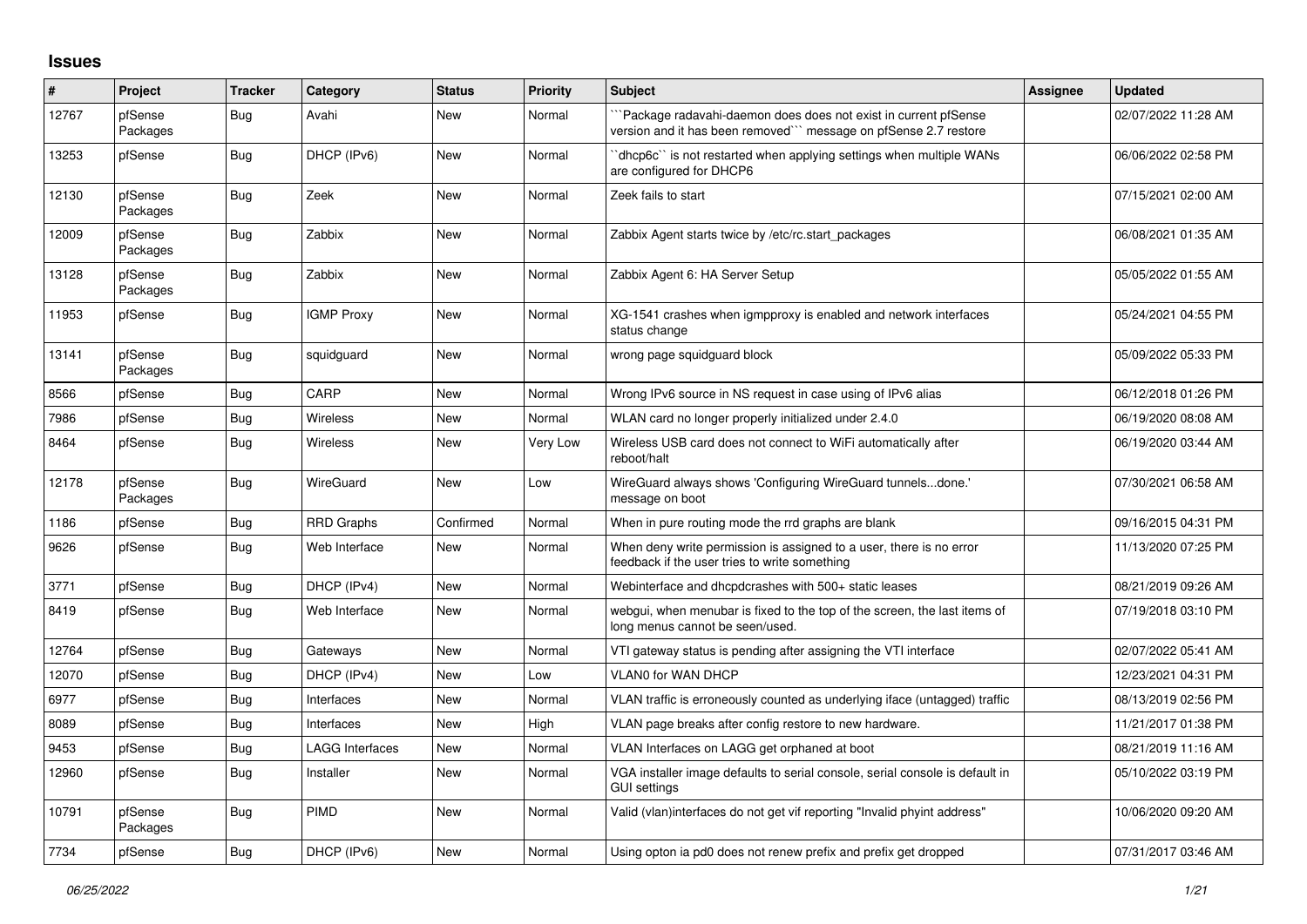| $\#$  | Project             | <b>Tracker</b> | Category                            | <b>Status</b> | <b>Priority</b> | <b>Subject</b>                                                                                                                                         | <b>Assignee</b> | <b>Updated</b>      |
|-------|---------------------|----------------|-------------------------------------|---------------|-----------------|--------------------------------------------------------------------------------------------------------------------------------------------------------|-----------------|---------------------|
| 6799  | pfSense             | Bug            | Rules / NAT                         | New           | Normal          | Using NOT (!) with interface subnet macros results unexpected traffic<br>passing when multiple subnets are included in the macro (i.e. VIP<br>subnets) |                 | 02/07/2022 02:18 PM |
| 11503 | pfSense             | Bug            | OpenVPN                             | New           | Normal          | Using multiple authentication backends on an OpenVPN server fails                                                                                      |                 | 02/23/2021 12:23 PM |
| 11192 | pfSense             | <b>Bug</b>     | <b>Traffic Shaper</b><br>(Limiters) | Feedback      | Normal          | Using Limiters causes out of order packets within one TCP or UDP flow                                                                                  |                 | 01/06/2021 12:09 AM |
| 8567  | pfSense             | <b>Bug</b>     | CARP                                | <b>New</b>    | Normal          | Using IPv6 VIP alias for services may affect CARP IPv6 VIP work                                                                                        |                 | 06/12/2018 01:26 PM |
| 8076  | pfSense             | Bug            | Backup / Restore                    | New           | Normal          | User can easily apply an unusable interface configuration after restore                                                                                |                 | 08/14/2019 10:52 AM |
| 11375 | pfSense<br>Packages | <b>Bug</b>     | apcupsd                             | New           | Normal          | UPS Type <blank> for USB APC</blank>                                                                                                                   |                 | 02/26/2021 11:10 AM |
| 12797 | pfSense             | Bug            | UPnP/NAT-PMP                        | <b>New</b>    | Normal          | UPnP+STUN forms invalid outbound NAT rules using the external<br>address discovered from STUN                                                          |                 | 02/15/2022 01:01 PM |
| 8325  | pfSense             | <b>Bug</b>     | UPnP/NAT-PMP                        | <b>New</b>    | Normal          | UPnP not available for pppoe-Clients                                                                                                                   |                 | 11/15/2020 10:33 AM |
| 10608 | pfSense<br>Packages | Bug            | Squid                               | Feedback      | Normal          | Update squid port to 4.11-p2                                                                                                                           |                 | 03/02/2021 04:00 AM |
| 12260 | pfSense<br>Packages | Bug            | ntop                                | <b>New</b>    | Normal          | Update popup and version missmatch?                                                                                                                    |                 | 01/08/2022 05:53 AM |
| 6029  | pfSense             | <b>Bug</b>     | <b>XML Parser</b>                   | New           | Normal          | Unhelpful error messages in xmlparse*.inc and generally                                                                                                |                 | 08/13/2019 12:52 PM |
| 9140  | pfSense             | <b>Bug</b>     | Logging                             | <b>New</b>    | <b>Very Low</b> | Unexpected rule can be displayed when looking up filter log entry with<br>multiple matching rules                                                      |                 | 08/19/2019 02:56 PM |
| 8095  | pfSense             | Bug            | Translations                        | <b>New</b>    | Normal          | Unescaped simple quotes break JavaScript features when the French<br>translation is enabled                                                            |                 | 08/21/2019 09:06 AM |
| 12648 | pfSense             | Bug            | Captive Portal                      | New           | Normal          | Undocumented variables 'listenporthttp' and 'listenporthttps'                                                                                          |                 | 12/28/2021 10:44 AM |
| 9037  | pfSense             | <b>Bug</b>     | <b>DNS Resolver</b>                 | New           | Normal          | Unbound not logging to syslog after reboot                                                                                                             |                 | 10/12/2018 05:09 AM |
| 9999  | pfSense<br>Packages | Bug            | pfBlockerNG                         | <b>New</b>    | Normal          | unbound fatal error if System Domain in DNSBL and System Domain<br>Local Zone Type is Redirect                                                         |                 | 12/25/2019 08:10 AM |
| 7096  | pfSense             | Bug            | <b>DNS Resolver</b>                 | Feedback      | Normal          | Unbound fails to start on boot if specific network devices are configured in<br>the "Network Interfaces"                                               |                 | 11/22/2021 08:59 AM |
| 10833 | pfSense             | <b>Bug</b>     | Configuration<br>Backend            | New           | Normal          | unbound exits on configuration error when link status flaps on LAN<br>interface                                                                        |                 | 08/13/2020 11:53 PM |
| 10342 | pfSense             | <b>Bug</b>     | <b>DNS Resolver</b>                 | <b>New</b>    | Normal          | Unbound domain overrides stop resolving periodically. They only resume<br>after the service has been restarted.                                        |                 | 03/13/2020 10:35 AM |
| 10624 | pfSense             | <b>Bug</b>     | <b>DNS Resolver</b>                 | New           | Normal          | Unbound configuration memory leak with python module $+$ register DHCP<br>leases active                                                                |                 | 02/26/2021 10:27 AM |
| 7152  | pfSense             | Bug            | <b>DNS Resolver</b>                 | New           | Normal          | Unbound / DNS Resolver issue if "Register DHCP static mappings in the<br>DNS Resolver" set before wildcard DNS custom options                          |                 | 12/18/2021 04:59 PM |
| 11619 | pfSense             | <b>Bug</b>     | Upgrade                             | New           | Normal          | Unable to upgrade 2.4.4-p3 to 2.5/21.02-p1                                                                                                             |                 | 08/15/2021 10:00 AM |
| 9568  | pfSense<br>Packages | <b>Bug</b>     | Squid                               | New           | Normal          | UFSSwapDir::openLog: Failed to open swap log.                                                                                                          |                 | 05/29/2019 09:18 PM |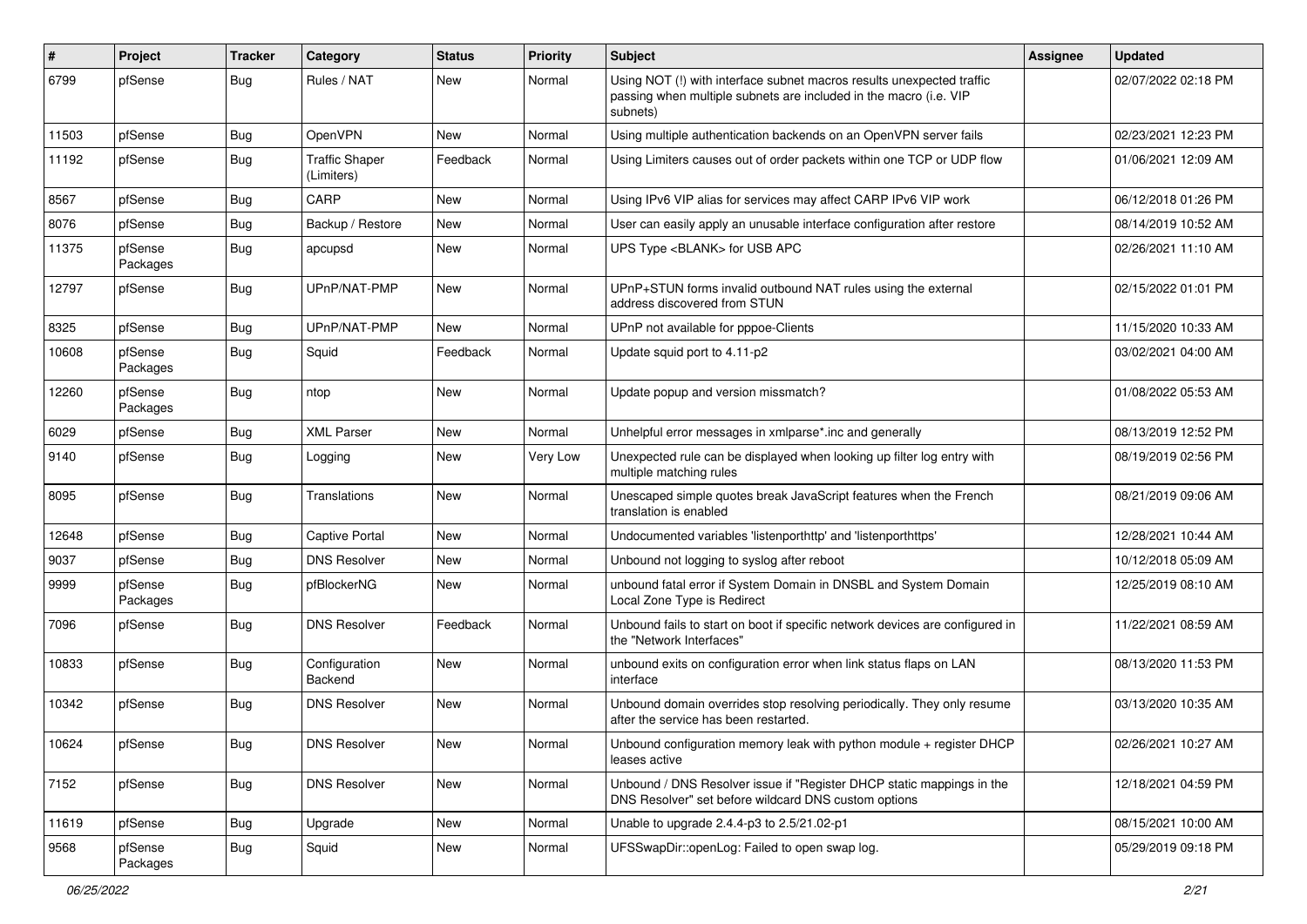| #     | Project             | <b>Tracker</b> | Category                        | <b>Status</b> | <b>Priority</b> | <b>Subject</b>                                                                                                                    | <b>Assignee</b> | <b>Updated</b>      |
|-------|---------------------|----------------|---------------------------------|---------------|-----------------|-----------------------------------------------------------------------------------------------------------------------------------|-----------------|---------------------|
| 12974 | pfSense Plus        | <b>Bug</b>     | Installer                       | New           | Normal          | Typing anything into 1100/2100 recovery installer causes process to stop                                                          |                 | 06/05/2022 04:10 PM |
| 9737  | pfSense             | Bug            | <b>Traffic Graphs</b>           | New           | Normal          | traffic-graphs.js shows incorrect units inside the chart                                                                          |                 | 09/09/2019 06:35 AM |
| 4345  | pfSense             | <b>Bug</b>     | <b>Operating System</b>         | Confirmed     | Normal          | Traffic Shaping doesn't work with Xen netfront driver                                                                             |                 | 12/31/2021 05:30 PM |
| 12878 | pfSense             | Bug            | <b>Traffic Shaper</b><br>(ALTQ) | Incomplete    | Normal          | Traffic shaping by interface, route queue bandwidth inbound, out by a<br>large factor.                                            |                 | 06/06/2022 07:03 AM |
| 1849  | pfSense             | Bug            | <b>Traffic Shaper</b><br>(ALTQ) | New           | Normal          | Traffic shaper - By Queue view needs to show/use friendly inerface<br>names                                                       |                 | 01/10/2022 08:10 AM |
| 8073  | pfSense             | Bug            | <b>IPsec</b>                    | <b>New</b>    | Normal          | Traffic inexplicably not going through IPSEC despite (in theory) matching<br><b>SPs</b>                                           |                 | 11/09/2017 02:51 AM |
| 9101  | pfSense             | Bug            | <b>Traffic Graphs</b>           | New           | Normal          | Traffic Graphs/Dashboard Slows Downloads Being Performed by the<br>Same Firefox Browser                                           |                 | 08/21/2019 09:18 AM |
| 12401 | pfSense             | <b>Bug</b>     | <b>Traffic Graphs</b>           | <b>New</b>    | Normal          | Traffic graphs with untagged and tagged VLAN on same interface                                                                    |                 | 09/23/2021 09:18 PM |
| 4467  | pfSense             | Bug            | <b>Traffic Shaper</b><br>(ALTQ) | New           | Normal          | Traffic Graphs shows wrong throughput when traffic shaping enabled                                                                |                 | 02/23/2015 05:31 PM |
| 11763 | pfSense<br>Packages | <b>Bug</b>     | Status Monitoring               | New           | Normal          | Traffic graphs refresh issue                                                                                                      |                 | 05/03/2021 09:44 AM |
| 11759 | pfSense             | <b>Bug</b>     | Dashboard                       | New           | Normal          | Traffic graphs on dashboard double upload on pppoe links                                                                          |                 | 12/30/2021 04:00 AM |
| 9087  | pfSense             | Bug            | <b>Traffic Graphs</b>           | New           | Normal          | Traffic Graph Widget Legend Not Updating                                                                                          |                 | 08/14/2019 12:38 PM |
| 10959 | pfSense             | <b>Bug</b>     | <b>Traffic Graphs</b>           | Feedback      | Low             | Traffic graph stopped on interface used via netmap                                                                                |                 | 02/22/2021 02:57 AM |
| 9566  | pfSense             | <b>Bug</b>     | <b>Traffic Graphs</b>           | New           | Normal          | Traffic graph displays traffic incorrectly                                                                                        |                 | 11/18/2019 07:54 AM |
| 8157  | pfSense             | <b>Bug</b>     | Dashboard                       | <b>New</b>    | Very Low        | Traffic Graph clutter from time to time                                                                                           |                 | 12/03/2017 06:40 AM |
| 7779  | pfSense             | <b>Bug</b>     | OpenVPN                         | New           | Normal          | Traffic crossing a site-to-site OpenVPN tunnel fails to fragment.                                                                 |                 | 06/02/2021 08:26 AM |
| 10311 | pfSense             | Bug            | OpenVPN                         | New           | Normal          | Too low net.link.ifqmaxlen causes packet drop under load when using<br>OpenVPN inside bridge interface under load                 |                 | 08/10/2021 03:10 AM |
| 13018 | pfSense<br>Packages | <b>Bug</b>     | pfBlockerNG                     | <b>New</b>    | Normal          | TLD and DNSBL Safesearch DOH conflict disables TLD block when<br>conflicting DOH FQDN is deselected or whitelisted                |                 | 04/01/2022 05:59 PM |
| 9229  | pfSense<br>Packages | Bug            | Tinc                            | <b>New</b>    | Normal          | Tinc package: no way of specifying multiple critical configuration<br>parameters from web interface                               |                 | 08/13/2019 09:25 AM |
| 8909  | pfSense<br>Packages | Bug            | Tinc                            | New           | Normal          | tinc package makes /rc.newwanip looping forever                                                                                   |                 | 08/13/2019 09:25 AM |
| 7863  | pfSense             | Bug            | User Manager /<br>Privileges    | New           | Normal          | The "WebCfg - All pages" permission inclueds the "User - System: Shell<br>account access" even though that is not a WebCofg page. |                 | 09/16/2017 05:13 AM |
| 5791  | pfSense             | Bug            | Rules / NAT                     | Confirmed     | Normal          | tftp-proxy functionality is easilly broken by unrelated rules                                                                     |                 | 07/10/2016 12:24 AM |
| 5306  | pfSense             | <b>Bug</b>     | Package System                  | New           | Normal          | textarea fields should have linebreaks sanitized automatically on save                                                            |                 | 03/03/2017 04:15 AM |
| 9138  | pfSense<br>Packages | <b>Bug</b>     | Telegraf                        | New           | Normal          | telegraf: add section for custom config lines                                                                                     |                 | 02/18/2019 03:36 PM |
| 9139  | pfSense<br>Packages | <b>Bug</b>     | Telegraf                        | New           | Normal          | telegraf: add ping for default gateway(s)                                                                                         |                 | 05/21/2020 04:23 PM |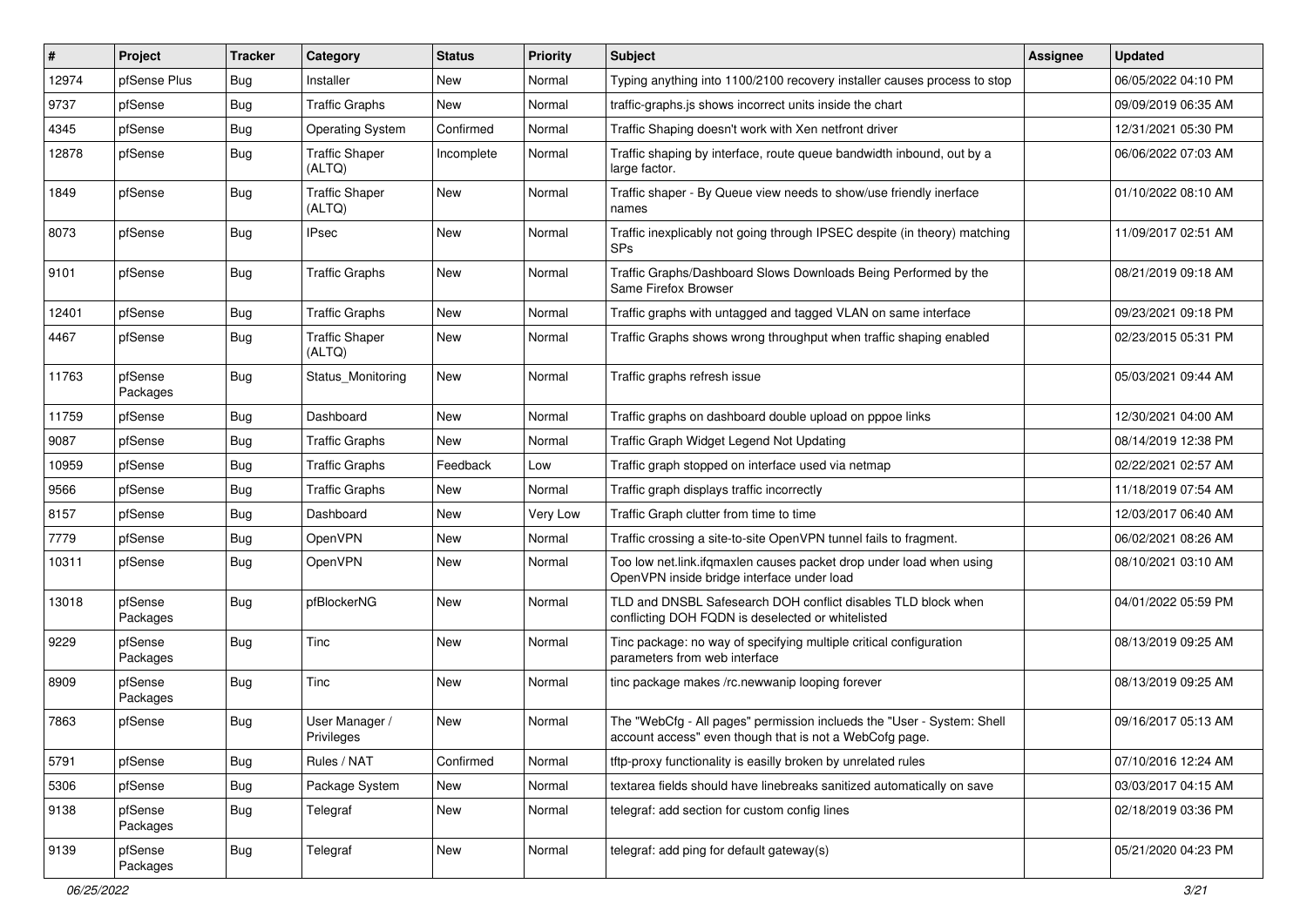| $\#$  | Project             | <b>Tracker</b> | Category                                        | <b>Status</b>                 | <b>Priority</b> | Subject                                                                                                                      | Assignee | <b>Updated</b>      |
|-------|---------------------|----------------|-------------------------------------------------|-------------------------------|-----------------|------------------------------------------------------------------------------------------------------------------------------|----------|---------------------|
| 12655 | pfSense<br>Packages | Bug            | Telegraf                                        | <b>New</b>                    | Normal          | telegraf, wireguard plugin failing                                                                                           |          | 12/30/2021 05:51 PM |
| 9337  | pfSense<br>Packages | <b>Bug</b>     | Telegraf                                        | New                           | Normal          | Telegraf ping input fails                                                                                                    |          | 02/18/2019 10:40 AM |
| 10487 | pfSense<br>Packages | <b>Bug</b>     | Telegraf                                        | <b>New</b>                    | Normal          | Telegraf package not sending logs to influxdb server                                                                         |          | 05/03/2020 07:09 PM |
| 10310 | pfSense             | <b>Bug</b>     | Upgrade                                         | New                           | Normal          | Systems with low RAM and several packages may temporarily fail to load<br>large tables after an upgrade                      |          | 03/03/2020 07:55 AM |
| 10325 | pfSense             | <b>Bug</b>     | <b>Notifications</b>                            | New                           | Normal          | System/Advanced/Notifications/E-Mail - SMTP Notification E-Mail auth<br>password Unexpected Bahaviour                        |          | 10/30/2020 08:17 AM |
| 8820  | pfSense             | <b>Bug</b>     | Rules / NAT                                     | New                           | Low             | System/Advanced/Misc - "Do not kill connections when schedule expires"<br>UN-checked still leaves existing connections open. |          | 07/28/2020 10:59 AM |
| 12747 | pfSense             | Bug            | Logging                                         | New                           | Normal          | System log is filled by sshguard                                                                                             |          | 05/03/2022 03:08 AM |
| 11429 | pfSense             | <b>Bug</b>     | Web Interface                                   | New                           | Normal          | System Log / Settings form activates "Reset Log Files" button on enter                                                       |          | 10/28/2021 01:35 PM |
| 10143 | pfSense             | <b>Bug</b>     | <b>DNS Resolver</b>                             | New                           | Normal          | System hostname DNS entry is assigned to the wrong IP on multi-wan<br>setups                                                 |          | 12/31/2019 02:33 PM |
| 8335  | pfSense             | <b>Bug</b>     | <b>LAGG Interfaces</b>                          | <b>New</b>                    | Normal          | System hang with LACP downlink to UniFi switch                                                                               |          | 08/21/2019 11:18 AM |
| 11473 | pfSense             | <b>Bug</b>     | Web Interface                                   | <b>New</b>                    | Normal          | System Activity shows invalid data on SG-3100                                                                                |          | 02/19/2021 08:12 PM |
| 10393 | pfSense<br>Packages | <b>Bug</b>     | syslog-ng                                       | Feedback                      | Normal          | Syslog-ng TLS support is broken                                                                                              |          | 04/21/2022 12:40 PM |
| 8229  | pfSense<br>Packages | Bug            | syslog-ng                                       | New                           | Normal          | syslog-ng stops parsing logs after logrotate run                                                                             |          | 01/26/2018 12:00 PM |
| 8295  | pfSense<br>Packages | <b>Bug</b>     | syslog-ng                                       | New                           | Normal          | syslog-ng logrotates tls files                                                                                               |          | 02/14/2018 06:12 AM |
| 8705  | pfSense<br>Packages | <b>Bug</b>     | syslog-ng                                       | New                           | Normal          | Syslog-NG error in latest snapshot                                                                                           |          | 07/27/2018 10:17 AM |
| 8180  | pfSense<br>Packages | Bug            | syslog-ng                                       | New                           | Normal          | syslog-ng default log file                                                                                                   |          | 01/16/2018 12:53 PM |
| 12114 | pfSense<br>Packages | <b>Bug</b>     | syslog-ng                                       | Feedback                      | Normal          | syslog-ng only binds to the last specified interface                                                                         |          | 04/21/2022 12:40 PM |
| 12464 | pfSense             | <b>Bug</b>     | Logging                                         | <b>Pull Request</b><br>Review | Normal          | Syslog Auth messages are sent as Emergency Level                                                                             |          | 05/17/2022 02:20 PM |
| 6386  | pfSense             | Bug            | <b>IPv6 Router</b><br>Advertisements<br>(RADVD) | <b>New</b>                    | Low             | Switching Router Advertisements to disabled should broadcast IP<br>Removal messages                                          |          | 05/22/2016 10:44 PM |
| 9934  | pfSense<br>Packages | Bug            | Suricata                                        | New                           | Normal          | suricata update kills WAN interface                                                                                          |          | 02/20/2020 09:17 AM |
| 11780 | pfSense<br>Packages | <b>Bug</b>     | Suricata                                        | New                           | Very High       | Suricata package fails to prune suricata.log                                                                                 |          | 08/06/2021 07:18 AM |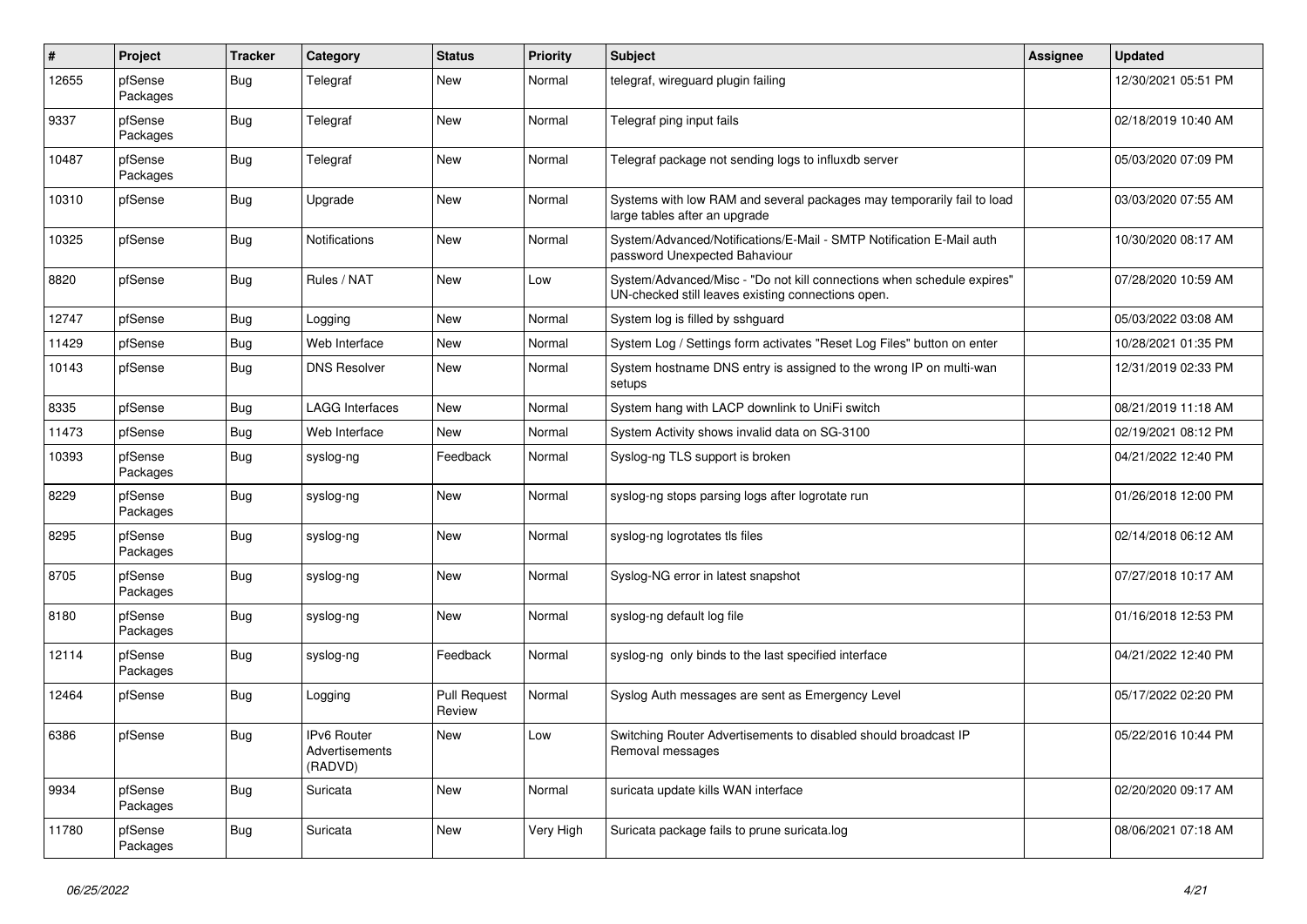| #     | Project             | <b>Tracker</b> | Category              | <b>Status</b> | <b>Priority</b> | <b>Subject</b>                                                                                           | <b>Assignee</b> | <b>Updated</b>      |
|-------|---------------------|----------------|-----------------------|---------------|-----------------|----------------------------------------------------------------------------------------------------------|-----------------|---------------------|
| 10292 | pfSense<br>Packages | Bug            | Suricata              | New           | Normal          | Suricata not respecting SID Mgmt list                                                                    |                 | 02/27/2020 01:02 PM |
| 12956 | pfSense<br>Packages | Bug            | Suricata              | Confirmed     | Normal          | suricata fails to use pcre in SID management (e.g. dropsid.conf)                                         |                 | 04/05/2022 12:52 PM |
| 12899 | pfSense<br>Packages | <b>Bug</b>     | Suricata              | <b>New</b>    | Normal          | Suricata doesn't honor Pass List                                                                         |                 | 03/04/2022 01:22 PM |
| 7388  | pfSense<br>Packages | <b>Bug</b>     | Suricata              | New           | High            | Suricata does not property recognize MTU for PPPOE interfaces                                            |                 | 03/15/2017 05:17 AM |
| 6083  | pfSense<br>Packages | <b>Bug</b>     | Squid                 | <b>New</b>    | Normal          | Suqid Realtime Monitor / Squid Cache Table not diplaying correctly                                       |                 | 12/06/2016 07:25 AM |
| 10726 | pfSense             | Bug            | Rules / NAT           | <b>New</b>    | Normal          | Sticky-connections option is bugged - sticky-address cannot be redefined                                 |                 | 11/12/2020 10:12 AM |
| 2234  | pfSense             | <b>Bug</b>     | Web Interface         | Confirmed     | Low             | Status: Traffic Graph - only shows interface's subnet                                                    |                 | 01/15/2022 08:33 PM |
| 8130  | pfSense             | Bug            | <b>Traffic Graphs</b> | New           | Normal          | Status - Monitoring - Area chart displays traffic data differently than Line or<br>Bar charts            |                 | 11/26/2017 01:40 PM |
| 1813  | pfSense             | Bug            | Rules / NAT           | Confirmed     | Normal          | Static routes on WAN interfaces overridden by route-to for firewall-initiated<br>traffic                 |                 | 11/09/2016 02:06 PM |
| 8066  | pfSense             | Bug            | Routing               | <b>New</b>    | Normal          | Static routes not applied when they go out a interface using carp                                        |                 | 11/08/2017 02:04 AM |
| 3796  | pfSense             | Bug            | Diagnostics           | Confirmed     | Normal          | States summary fails and is very slow with large state tables                                            |                 | 12/11/2021 08:03 PM |
| 10513 | pfSense             | Bug            | Rules / NAT           | <b>New</b>    | Normal          | State issues with policy routing and HA failover                                                         |                 | 04/21/2022 12:39 PM |
| 8313  | pfSense             | <b>Bug</b>     | <b>Notifications</b>  | New           | Normal          | STARTTLS auto detection not working                                                                      |                 | 04/21/2022 12:39 PM |
| 11786 | pfSense             | <b>Bug</b>     | <b>Services</b>       | New           | Normal          | SSH incomplete setup and startup fail while recovering XML backup in a<br>fresh install of pfSense 2.5.0 |                 | 04/17/2021 01:36 PM |
| 5751  | pfSense<br>Packages | <b>Bug</b>     | squidguard            | New           | Normal          | SquidGuard target categories not saved when long "Domain List" is<br>provided                            |                 | 01/10/2016 08:55 AM |
| 11434 | pfSense<br>Packages | Bug            | squidguard            | Feedback      | Normal          | SquidGuard over 1.16.18 11                                                                               |                 | 04/21/2022 12:40 PM |
| 10994 | pfSense<br>Packages | <b>Bug</b>     | squidguard            | <b>New</b>    | Low             | SquidGuard Blacklists Restore Default button does not work                                               |                 | 10/20/2020 12:26 PM |
| 9286  | pfSense<br>Packages | <b>Bug</b>     | squidguard            | <b>New</b>    | Normal          | squidGuard - Unable to change IP for sgerror.php URL in configuration                                    |                 | 11/13/2019 10:07 AM |
| 9025  | pfSense<br>Packages | <b>Bug</b>     | squidguard            | New           | Normal          | SquidGard + Target categories                                                                            |                 | 10/08/2018 01:00 AM |
| 7797  | pfSense<br>Packages | <b>Bug</b>     | Squid                 | Feedback      | Normal          | Squid Reverse Proxy alternating between destinations                                                     |                 | 04/21/2022 12:40 PM |
| 12732 | pfSense<br>Packages | <b>Bug</b>     | squidguard            | New           | High            | Squid https filtering squidguard acl target list - erratic behaviour                                     |                 | 01/26/2022 09:11 AM |
| 11335 | pfSense             | <b>Bug</b>     | Interfaces            | New           | Normal          | Spoofing the MAC on a LAGG interface does not work for some NIC<br>types.                                |                 | 01/29/2021 09:10 AM |
| 7648  | pfSense             | <b>Bug</b>     | CARP                  | New           | Very Low        | SPAN ports on an interface renders CARP HA inoperative                                                   |                 | 06/14/2017 09:19 PM |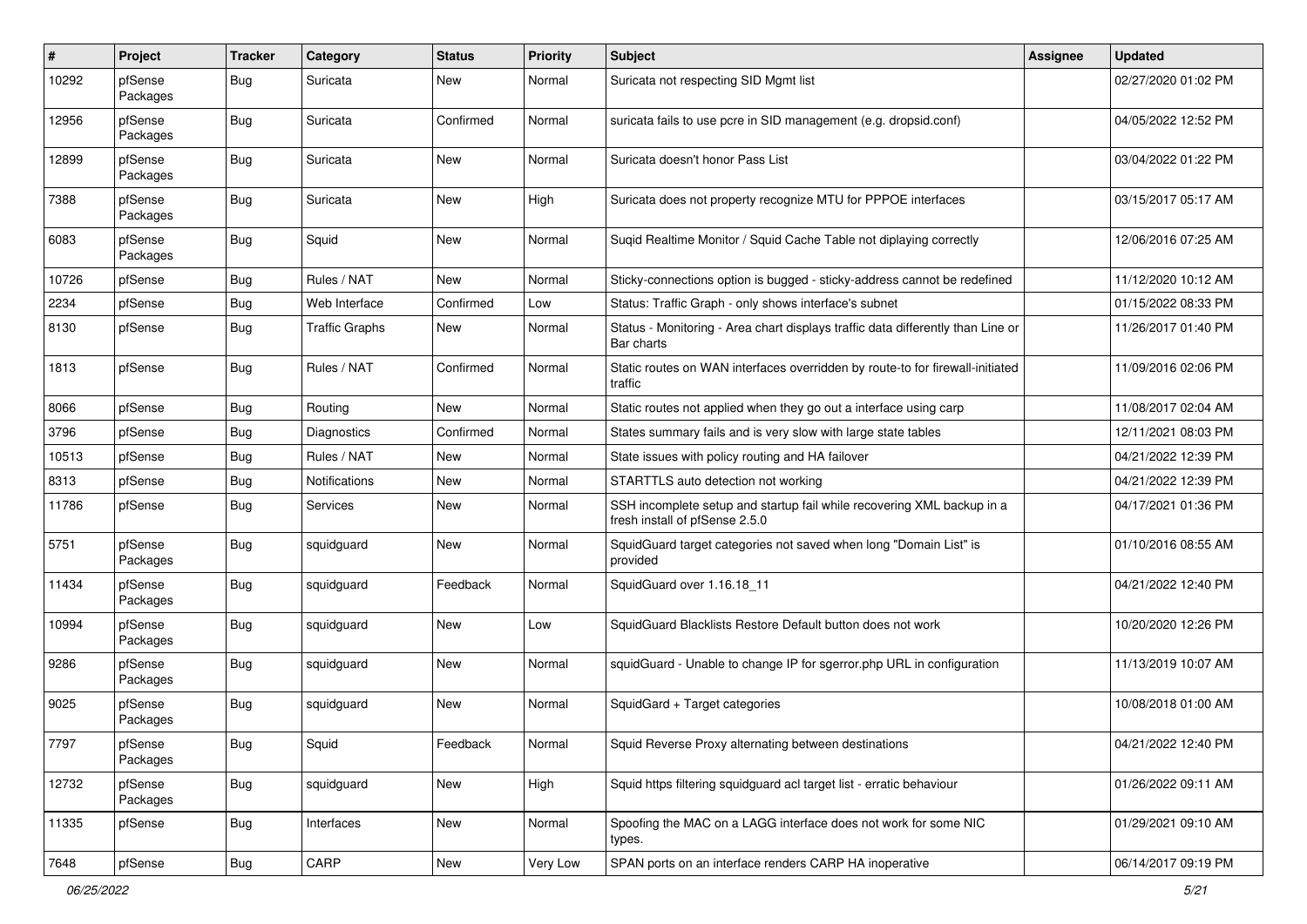| #     | Project             | <b>Tracker</b> | Category           | <b>Status</b> | <b>Priority</b> | <b>Subject</b>                                                                                                    | Assignee | <b>Updated</b>      |
|-------|---------------------|----------------|--------------------|---------------|-----------------|-------------------------------------------------------------------------------------------------------------------|----------|---------------------|
| 10277 | pfSense             | Bug            | Web Interface      | New           | Normal          | Sorting the log entries does not use year value                                                                   |          | 02/24/2020 07:46 AM |
| 7172  | pfSense             | Bug            | DHCP (IPv4)        | <b>New</b>    | Normal          | Sorting by hostname in Services > DHCP Server > LAN should be<br>"natural" (alphanumeric friendly)                |          | 08/20/2019 03:47 PM |
| 9707  | pfSense<br>Packages | Bug            | pfBlockerNG        | <b>New</b>    | Normal          | Some networks already existing in deny Feeds are not stopped even if<br>existing in custom deny list              |          | 08/28/2019 10:03 AM |
| 4500  | pfSense             | Bug            | UPnP/NAT-PMP       | Confirmed     | Normal          | Some miniupnp port mappings are not displayed in the Status page                                                  |          | 04/25/2022 12:49 PM |
| 9167  | pfSense             | Bug            | Rules / NAT        | New           | Normal          | Some Important ICMPv6 Traffic Not Allowed by Default Rules                                                        |          | 08/14/2019 01:00 PM |
| 10436 | pfSense<br>Packages | <b>Bug</b>     | softflowd          | <b>New</b>    | Normal          | softflowd no longer sends flow data after upgrade $(v0.9.9 - 1 > v1.0.0)$                                         |          | 06/07/2022 12:25 AM |
| 12845 | pfSense<br>Packages | Bug            | softflowd          | <b>New</b>    | Normal          | softflowd wrong vlan tag                                                                                          |          | 02/21/2022 10:40 AM |
| 9895  | pfSense<br>Packages | Bug            | Snort              | New           | Normal          | snort reinstallation failed                                                                                       |          | 06/23/2021 08:01 AM |
| 6988  | pfSense<br>Packages | Bug            | Snort              | <b>New</b>    | High            | SNORT Package PHP memory error                                                                                    |          | 06/28/2018 10:00 PM |
| 10606 | pfSense<br>Packages | <b>Bug</b>     | Snort              | New           | Normal          | Snort Inline stopped working after upgrade to FreeBSD 12.1 (network<br>traffic blocked after heavy load randomly) |          | 05/28/2020 10:06 AM |
| 10989 | pfSense<br>Packages | Bug            | Snort              | New           | Low             | Snort alert page has hidden characters in IPv6 address                                                            |          | 10/17/2020 04:06 PM |
| 11479 | pfSense<br>Packages | Bug            | snmptt             | New           | Normal          | snmptt 1.4.2 does not work in daemon mode                                                                         |          | 02/20/2021 04:37 PM |
| 10584 | pfSense             | Bug            | Hardware / Drivers | <b>New</b>    | Normal          | SG-3100 with M.2: shutdown instead of reboot                                                                      |          | 07/21/2020 03:08 AM |
| 13206 | pfSense Plus        | Bug            | Hardware / Drivers | New           | Normal          | SG-3100 LED GPIO hangs                                                                                            |          | 06/11/2022 07:01 PM |
| 4428  | pfSense             | Bug            | Interfaces         | Confirmed     | Normal          | Setting media option on em(4) leads to infinite link cycling                                                      |          | 07/06/2016 12:45 AM |
| 11490 | pfSense<br>Packages | Bug            | Service Watchdog   | New           | Very Low        | Service Watchdog - Impacts Reboots and Package Updates                                                            |          | 02/22/2021 12:07 PM |
| 13249 | pfSense             | <b>Bug</b>     | Console Menu       | New           | Normal          | Running playback comands multiple times results in PHP error                                                      |          | 06/06/2022 07:02 AM |
| 9887  | pfSense             | <b>Bug</b>     | Rules / NAT        | New           | Low             | Rule separator positions change when deleting multiple rules                                                      |          | 05/10/2022 03:11 PM |
| 2138  | pfSense             | Bug            | <b>RRD Graphs</b>  | New           | Normal          | RRD Wireless graph broken in BSS mode                                                                             |          | 02/06/2016 04:59 AM |
| 12338 | pfSense<br>Packages | Bug            | <b>RRD Summary</b> | <b>New</b>    | Normal          | RRD Summary does not report data on 3100                                                                          |          | 04/15/2022 02:54 PM |
| 5849  | pfSense             | <b>Bug</b>     | CARP               | New           | Normal          | Routing fail on CARP IPsec                                                                                        |          | 12/18/2021 04:41 PM |
| 9348  | pfSense<br>Packages | Bug            | ACME               | New           | Normal          | Results of Acme certificate issuance/renewal are not properly formatted                                           |          | 02/22/2019 12:08 PM |
| 1738  | pfSense             | <b>Bug</b>     | Backup / Restore   | New           | Very Low        | Restore fails when username in backup is not matching                                                             |          | 12/11/2021 07:51 PM |
| 7964  | pfSense             | <b>Bug</b>     | Multi-WAN          | New           | Normal          | Restart openvpn on gateway switching                                                                              |          | 08/19/2019 12:35 PM |
| 6361  | pfSense             | <b>Bug</b>     | Web Interface      | New           | Low             | Responsive Mobile Menu issue                                                                                      |          | 05/16/2016 12:09 PM |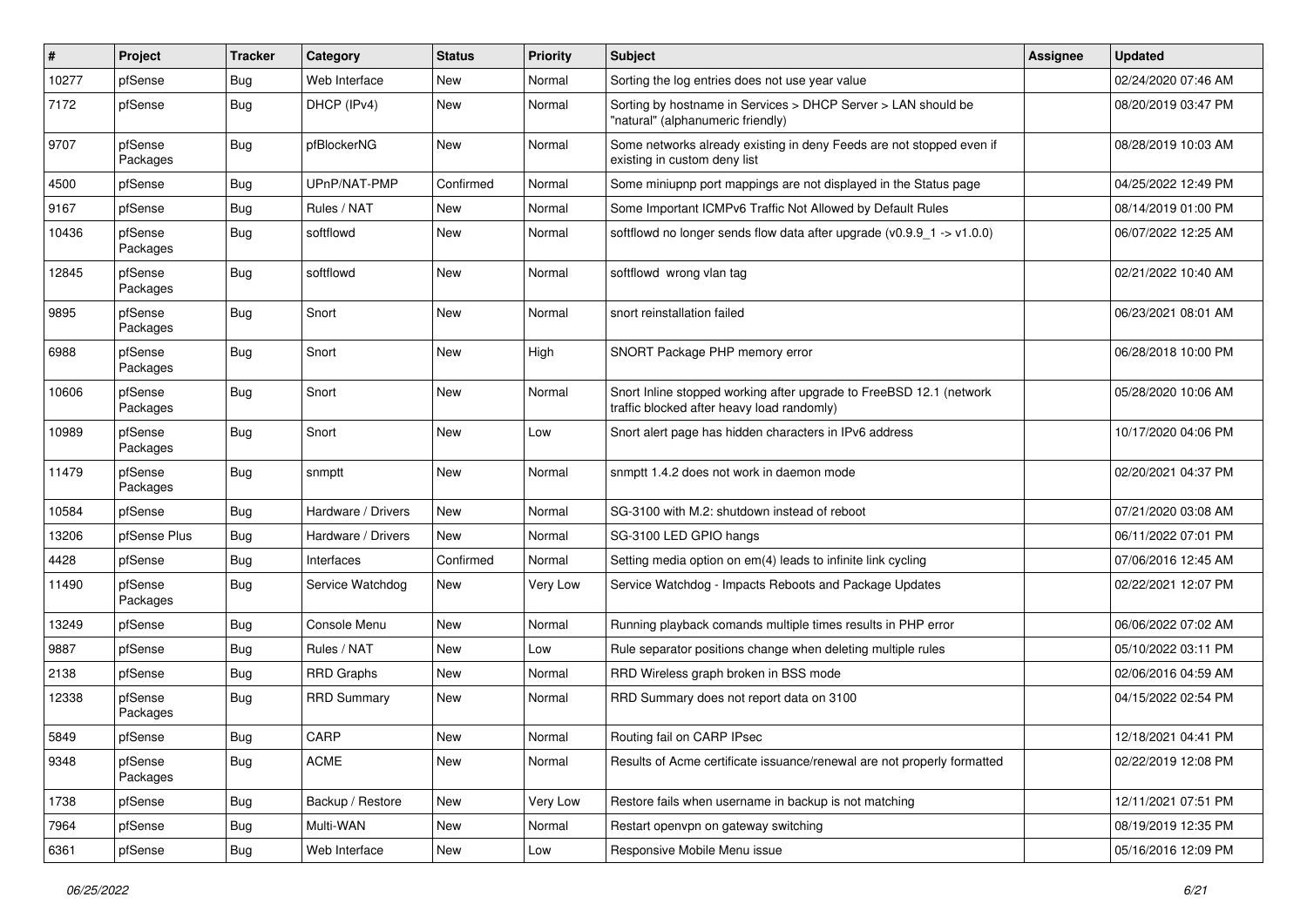| $\sharp$ | Project             | <b>Tracker</b> | Category                                        | <b>Status</b> | <b>Priority</b> | <b>Subject</b>                                                                                                                   | <b>Assignee</b> | <b>Updated</b>      |
|----------|---------------------|----------------|-------------------------------------------------|---------------|-----------------|----------------------------------------------------------------------------------------------------------------------------------|-----------------|---------------------|
| 10188    | pfSense<br>Packages | Bug            | pfBlockerNG                                     | New           | Normal          | Reputation tab is not working                                                                                                    |                 | 01/24/2020 10:06 AM |
| 13194    | pfSense<br>Packages | Bug            | pfBlockerNG                                     | <b>New</b>    | Normal          | Remove dead Malc0de feed                                                                                                         |                 | 05/23/2022 05:16 AM |
| 13252    | pfSense             | <b>Bug</b>     | Upgrade                                         | <b>New</b>    | Normal          | reduce frequency of php-fpm socket connection attempts from<br>check reload status                                               |                 | 06/12/2022 11:11 AM |
| 11185    | pfSense<br>Packages | Bug            | ntop                                            | Feedback      | Normal          | Redis service stopping before NtopNg                                                                                             |                 | 04/21/2022 12:40 PM |
| 12013    | pfSense             | Bug            | Logging                                         | New           | Low             | Reading log data is inefficient in certain cases                                                                                 |                 | 06/08/2021 07:35 AM |
| 10980    | pfSense             | Bug            | <b>Operating System</b>                         | New           | Normal          | rc.local is executed at login by rc.initial, and not at boot time.                                                               |                 | 10/19/2020 09:39 AM |
| 6605     | pfSense             | <b>Bug</b>     | Interfaces                                      | Confirmed     | Normal          | rc.linkup logic issues with actions taken                                                                                        |                 | 07/12/2016 07:46 PM |
| 11093    | pfSense             | <b>Bug</b>     | Wireless                                        | New           | Low             | ral(4) driver non-functional in arm64                                                                                            |                 | 11/21/2020 10:45 AM |
| 10714    | pfSense             | Bug            | DHCP (IPv6)                                     | <b>New</b>    | Normal          | radvd only gives out the prefix of the "first" IPv6 address of an interface                                                      |                 | 10/06/2020 01:03 PM |
| 7737     | pfSense             | Bug            | IPv6 Router<br>Advertisements<br>(RADVD)        | <b>New</b>    | Normal          | radvd error message                                                                                                              |                 | 08/13/2019 09:41 AM |
| 8831     | pfSense             | <b>Bug</b>     | <b>IPv6 Router</b><br>Advertisements<br>(RADVD) | <b>New</b>    | Very High       | Radvd causes latency spikes                                                                                                      |                 | 04/19/2021 04:51 AM |
| 8264     | pfSense<br>Packages | Bug            | FreeRADIUS                                      | <b>New</b>    | Normal          | Radiusd restart on WAN change results in freeradius not running (and<br>possible solution)                                       |                 | 04/21/2022 12:39 PM |
| 5652     | pfSense             | Bug            | Authentication                                  | New           | Normal          | Radius IETF Class Group Assignment - Incorrect Standard                                                                          |                 | 08/13/2019 01:39 PM |
| 4154     | pfSense             | Bug            | User Manager /<br>Privileges                    | Confirmed     | Normal          | RADIUS authentication not working over IPv6                                                                                      |                 | 04/21/2022 12:39 PM |
| 10352    | pfSense             | Bug            | Authentication                                  | New           | Very Low        | RADIUS authentication fails with MSCHAPv1 or MSCHAPv2 when<br>passwords contain international characters                         |                 | 06/20/2022 04:04 PM |
| 12730    | pfSense             | Bug            | <b>Captive Portal</b>                           | <b>New</b>    | Normal          | RADIUS accounting does not work if WAN is down                                                                                   |                 | 01/26/2022 05:13 AM |
| 6186     | pfSense             | Bug            | Services                                        | New           | Normal          | race conditions in service startup                                                                                               |                 | 04/21/2022 12:39 PM |
| 8770     | pfSense             | Bug            | Interfaces                                      | New           | Normal          | QinQ interfaces always show as active                                                                                            |                 | 02/01/2020 09:47 AM |
| 8087     | pfSense             | <b>Bug</b>     | Authentication                                  | New           | Normal          | Provide Calling-Station-ID to RADIUS backed VPN connections                                                                      |                 | 06/06/2020 05:36 AM |
| 12759    | pfSense Plus        | <b>Bug</b>     | Package System                                  | New           | Very Low        | Proprietary packages link to non-existant or non-public github pages                                                             |                 | 02/09/2022 10:43 AM |
| 6321     | pfSense             | Bug            | L <sub>2</sub> TP                               | New           | Normal          | Problem with connecting I2tp over ipsec from android and windows                                                                 |                 | 11/13/2020 11:01 AM |
| 12393    | pfSense             | <b>Bug</b>     | <b>Traffic Shaper</b><br>(ALTQ)                 | New           | Low             | Priority of gOthersLow higher than default queues                                                                                |                 | 09/21/2021 02:48 PM |
| 12436    | pfSense             | <b>Bug</b>     | PPPoE Server                                    | New           | Normal          | Pppoe server config gui does not allow setting of chap authentication, and<br>sets the network start address for allocation to 0 |                 | 10/21/2021 08:15 AM |
| 8512     | pfSense             | <b>Bug</b>     | <b>PPP</b> Interfaces                           | New           | Normal          | PPPoE reconnect fails after interface flap                                                                                       |                 | 08/20/2019 10:06 AM |
| 9192     | pfSense             | <b>Bug</b>     | <b>PPP</b> Interfaces                           | New           | Normal          | PPPoE daemon selects wrong interface                                                                                             |                 | 08/20/2019 10:05 AM |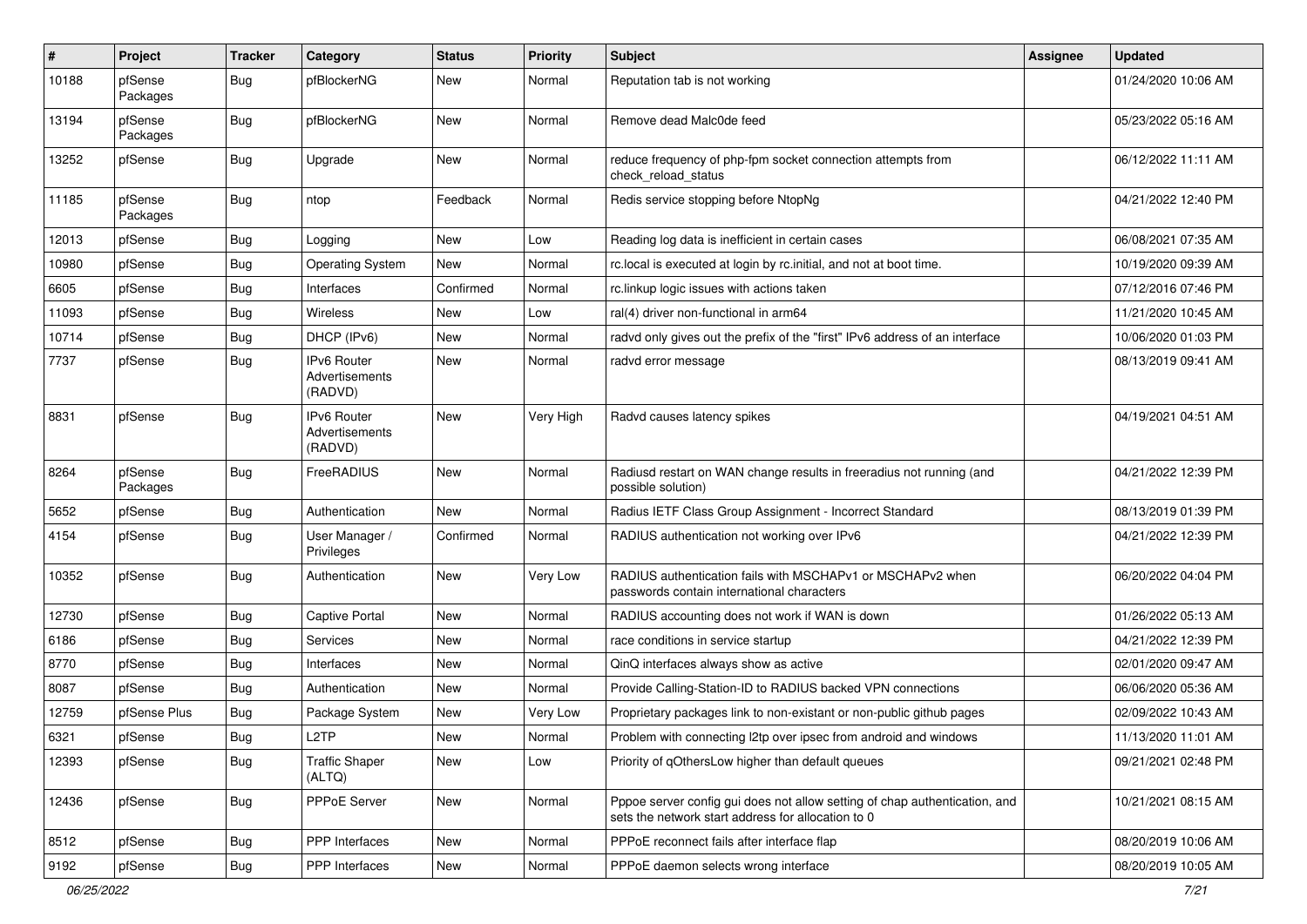| #     | Project             | Tracker    | Category                            | <b>Status</b> | <b>Priority</b> | <b>Subject</b>                                                                                        | <b>Assignee</b> | <b>Updated</b>      |
|-------|---------------------|------------|-------------------------------------|---------------|-----------------|-------------------------------------------------------------------------------------------------------|-----------------|---------------------|
| 6255  | pfSense             | <b>Bug</b> | PPP Interfaces                      | Confirmed     | Low             | PPP Country/Provider/Plan configuration not saved                                                     |                 | 04/25/2016 07:15 PM |
| 7082  | pfSense             | <b>Bug</b> | Package System                      | New           | Normal          | pkg_edit.php - impossible to use default_value with rowhelperfield                                    |                 | 08/21/2019 09:15 AM |
| 7195  | pfSense             | <b>Bug</b> | Package System                      | New           | Normal          | pkg_edit.php - < checkenablefields> tag has no effect on fields other than<br>checkbox/input          |                 | 08/21/2019 09:15 AM |
| 9024  | pfSense             | Bug        | <b>Traffic Shaper</b><br>(Limiters) | Feedback      | Normal          | Ping packet loss under load when using limiters                                                       |                 | 05/12/2022 11:55 AM |
| 12907 | pfSense<br>Packages | <b>Bug</b> | <b>PIMD</b>                         | Feedback      | Normal          | PIMD: Nonexistent interfaces should be hidden/disabled in pimd.conf<br>before bringing up the service |                 | 03/07/2022 03:51 PM |
| 12538 | pfSense<br>Packages | Bug        | PIMD                                | New           | Normal          | PIMD sub-interface bug                                                                                |                 | 11/20/2021 09:44 PM |
| 10692 | pfSense<br>Packages | Bug        | PIMD                                | Feedback      | Normal          | PIMD starts twice at boot                                                                             |                 | 04/21/2022 12:40 PM |
| 12774 | pfSense             | Bug        | Backup / Restore                    | New           | Normal          | Picture widget image is not saved in backup                                                           |                 | 04/04/2022 04:48 AM |
| 9353  | pfSense             | <b>Bug</b> | Dashboard                           | New           | Low             | PHPSession errors from limited access to dashboard and widgets                                        |                 | 10/06/2020 09:31 AM |
| 13167 | pfSense             | <b>Bug</b> | <b>Dynamic DNS</b>                  | New           | Normal          | phpDynDNS: DigitalOcean ddns update fails (bad request, invalid<br>character '-' in request_id)       |                 | 06/16/2022 09:30 PM |
| 11898 | pfSense<br>Packages | <b>Bug</b> | apcupsd                             | New           | Normal          | PHP error from apcupsd dashboard widget                                                               |                 | 05/07/2021 09:12 AM |
| 11430 | pfSense             | <b>Bug</b> | Interfaces                          | New           | Normal          | PHP console spam after Assigning Interfaces                                                           |                 | 10/09/2021 10:37 AM |
| 7430  | pfSense             | <b>Bug</b> | Interfaces                          | New           | Normal          | pfsense-utils.inc - where_is_ipaddr_configured() should account for<br>loopback interface             |                 | 08/13/2019 03:48 PM |
| 10279 | pfSense<br>Packages | <b>Bug</b> | open-vm-tools                       | New           | Normal          | pfSense's OpenVM Tools on ESXi 6.7 no longer provides guest vm<br>functionality                       |                 | 03/01/2020 06:07 PM |
| 7138  | pfSense             | Bug        | DHCP (IPv6)                         | Assigned      | Normal          | Pfsense wide dhcpv6 client doesn't recognise ifid statement                                           |                 | 04/21/2022 12:39 PM |
| 8576  | pfSense             | <b>Bug</b> | Rules / NAT                         | Feedback      | Low             | pfSense stops passing traffic after some time when using Outbound NAT<br>pool w/ Sticky Address       |                 | 10/28/2021 01:47 PM |
| 6430  | pfSense             | Bug        | <b>DNS Resolver</b>                 | Confirmed     | Low             | pfsense should sanity-check hostnames when copying from dhcpd.leases<br>to /etc/hosts                 |                 | 08/13/2019 01:23 PM |
| 12888 | pfSense             | <b>Bug</b> | Rules / NAT                         | New           | Normal          | pfSense sends un-NATed packets during OpenVPN startup                                                 |                 | 03/01/2022 03:13 PM |
| 12828 | pfSense             | Bug        | <b>Wireless</b>                     | New           | Normal          | pfSense keeps crashing (Fatal trap 12: page fault while in kernel mode)                               |                 | 02/21/2022 07:55 AM |
| 7352  | pfSense             | <b>Bug</b> | Routing                             | New           | Normal          | pfSense IPv6 static route is dumped after a WAN flap                                                  |                 | 01/20/2022 09:35 AM |
| 10693 | pfSense<br>Packages | <b>Bug</b> | <b>BIND</b>                         | New           | Normal          | pfSense Bind Zone Editor UI does not update zone serial number when a<br>change is made               |                 | 09/01/2021 12:51 AM |
| 10760 | pfSense<br>Packages | <b>Bug</b> | <b>BIND</b>                         | New           | High            | pfSense BIND 9.14.12 server terminates due to assertion failure                                       |                 | 07/11/2020 04:53 PM |
| 11525 | pfSense<br>Packages | Bug        | Suricata                            | New           | Normal          | pfsense 2.5.0 release version for vlan issue to suricata                                              |                 | 11/11/2021 08:16 AM |
| 10671 | pfSense             | Bug        | <b>Operating System</b>             | New           | Normal          | pfsense 2.4.5_1 does not boot on Gen2 2012R2 HyperV VM                                                |                 | 05/09/2021 06:39 AM |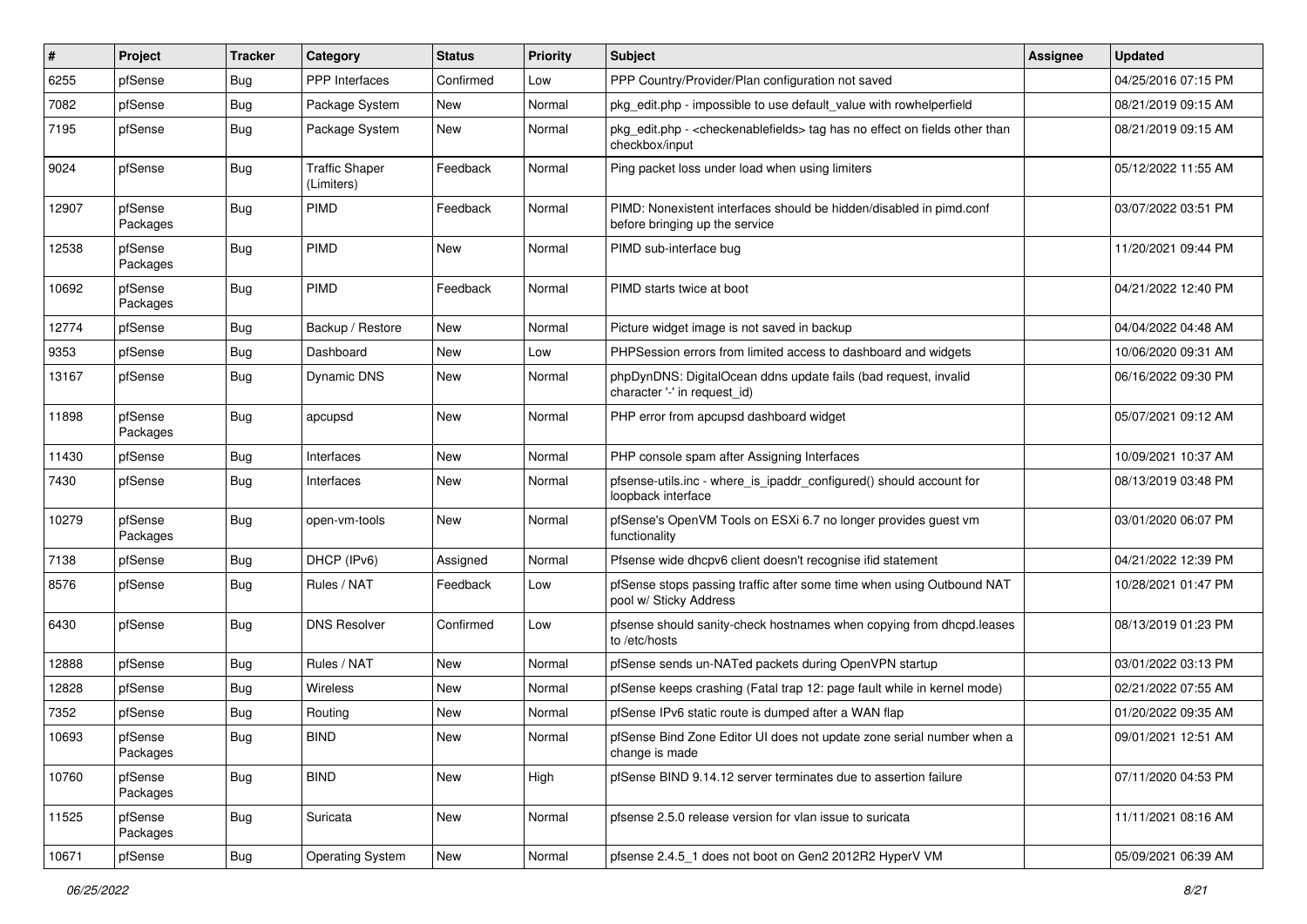| $\sharp$ | <b>Project</b>      | <b>Tracker</b> | Category                     | <b>Status</b> | <b>Priority</b> | <b>Subject</b>                                                                                                         | Assignee | Updated             |
|----------|---------------------|----------------|------------------------------|---------------|-----------------|------------------------------------------------------------------------------------------------------------------------|----------|---------------------|
| 6521     | pfSense<br>Packages | Bug            | squidguard                   | New           | Normal          | pfsense 2.3.1 squidguard -> Groups ACL -> Target Rules List missing                                                    |          | 06/25/2016 10:49 PM |
| 6471     | pfSense<br>Packages | Bug            | squidguard                   | <b>New</b>    | Normal          | pfsense 2.3.1 squidguard -> common ACL -> Target Rules List missing                                                    |          | 06/08/2016 06:22 PM |
| 11040    | pfSense<br>Packages | <b>Bug</b>     | pfBlockerNG                  | <b>New</b>    | Normal          | pfb filter core faults when clearing firewall log                                                                      |          | 11/07/2020 01:44 PM |
| 10590    | pfSense<br>Packages | <b>Bug</b>     | pfBlockerNG                  | New           | Normal          | pfBlockerNG: Invalid argument supplied for foreach()                                                                   |          | 05/26/2020 08:22 AM |
| 10278    | pfSense<br>Packages | Bug            | pfBlockerNG                  | <b>New</b>    | Normal          | pfBlockerNG: Formatting issue on DNSBL stats page                                                                      |          | 02/24/2020 01:36 PM |
| 9724     | pfSense<br>Packages | <b>Bug</b>     | pfBlockerNG                  | New           | High            | pfblockerng-firewall-filter-service-will-not-start                                                                     |          | 09/05/2019 06:32 AM |
| 10253    | pfSense<br>Packages | Bug            | pfBlockerNG                  | New           | Normal          | pfblockerng-devel uses user interface for VIP causing issues with other<br>services                                    |          | 02/11/2020 09:17 AM |
| 10252    | pfSense<br>Packages | Bug            | pfBlockerNG                  | <b>New</b>    | High            | pfblockerng-devel                                                                                                      |          | 02/11/2020 05:18 PM |
| 9662     | pfSense<br>Packages | <b>Bug</b>     | pfBlockerNG                  | New           | Normal          | PfblockerNG do not update after pfsense reboot and wait for next cron<br>task                                          |          | 08/20/2019 09:00 AM |
| 12330    | pfSense<br>Packages | Bug            | pfBlockerNG                  | Feedback      | Normal          | pfBlockerNG devel creating invalid NAT rules on boot                                                                   |          | 04/21/2022 12:40 PM |
| 10164    | pfSense<br>Packages | <b>Bug</b>     | pfBlockerNG                  | New           | Normal          | pfBlockerNG dashboard widget position is not maintained when updating                                                  |          | 01/06/2020 10:06 AM |
| 11261    | pfSense<br>Packages | <b>Bug</b>     | pfBlockerNG                  | New           | Normal          | pfBlockerNG ASN numbers in IPv4 (/IPv6) Custom_List generate error(s)<br>'Invalid numeric literal at line 1, column 7" |          | 01/28/2021 08:34 AM |
| 11398    | pfSense<br>Packages | Bug            | pfBlockerNG                  | <b>New</b>    | Normal          | pfBlocker upgrade hangs forever                                                                                        |          | 04/21/2022 12:39 PM |
| 13154    | pfSense<br>Packages | <b>Bug</b>     | pfBlockerNG                  | Confirmed     | Normal          | pfBlocker causing excessive CPU load                                                                                   |          | 06/14/2022 01:14 PM |
| 11184    | pfSense             | Bug            | FreeBSD                      | New           | Normal          | PF: State policy cannot be configurable                                                                                |          | 02/09/2021 02:43 AM |
| 5075     | pfSense             | <b>Bug</b>     | Rules / NAT                  | Confirmed     | Normal          | pf errors that don't return a line number on first line don't file notice                                              |          | 09/01/2015 06:42 PM |
| 3706     | pfSense             | Bug            | User Manager /<br>Privileges | New           | Normal          | Permission order affects default page on limited accounts, but can't<br>reorder                                        |          | 02/06/2016 04:10 AM |
| 12122    | pfSense             | <b>Bug</b>     | Web Interface                | <b>New</b>    | Normal          | Perform greedy actions asychronously                                                                                   |          | 07/10/2021 01:10 PM |
| 9485     | pfSense             | <b>Bug</b>     | User Manager /<br>Privileges | <b>New</b>    | Normal          | password match error on system usermanager causes Group<br>membership to be reset.                                     |          | 04/26/2019 08:52 AM |
| 11770    | pfSense Plus        | <b>Bug</b>     | Hardware / Drivers           | <b>New</b>    | Normal          | Pantech UML295 USB Modem No Longer Functional                                                                          |          | 04/01/2021 11:28 AM |
| 12740    | pfSense             | <b>Bug</b>     | FreeBSD                      | Incomplete    | Normal          | panic: esp_input_cb: Unexpected address family                                                                         |          | 01/27/2022 01:19 PM |
| 11724    | pfSense             | <b>Bug</b>     | Package System               | New           | Normal          | Packages unexpectedly removed when changing update branches                                                            |          | 03/29/2021 08:09 AM |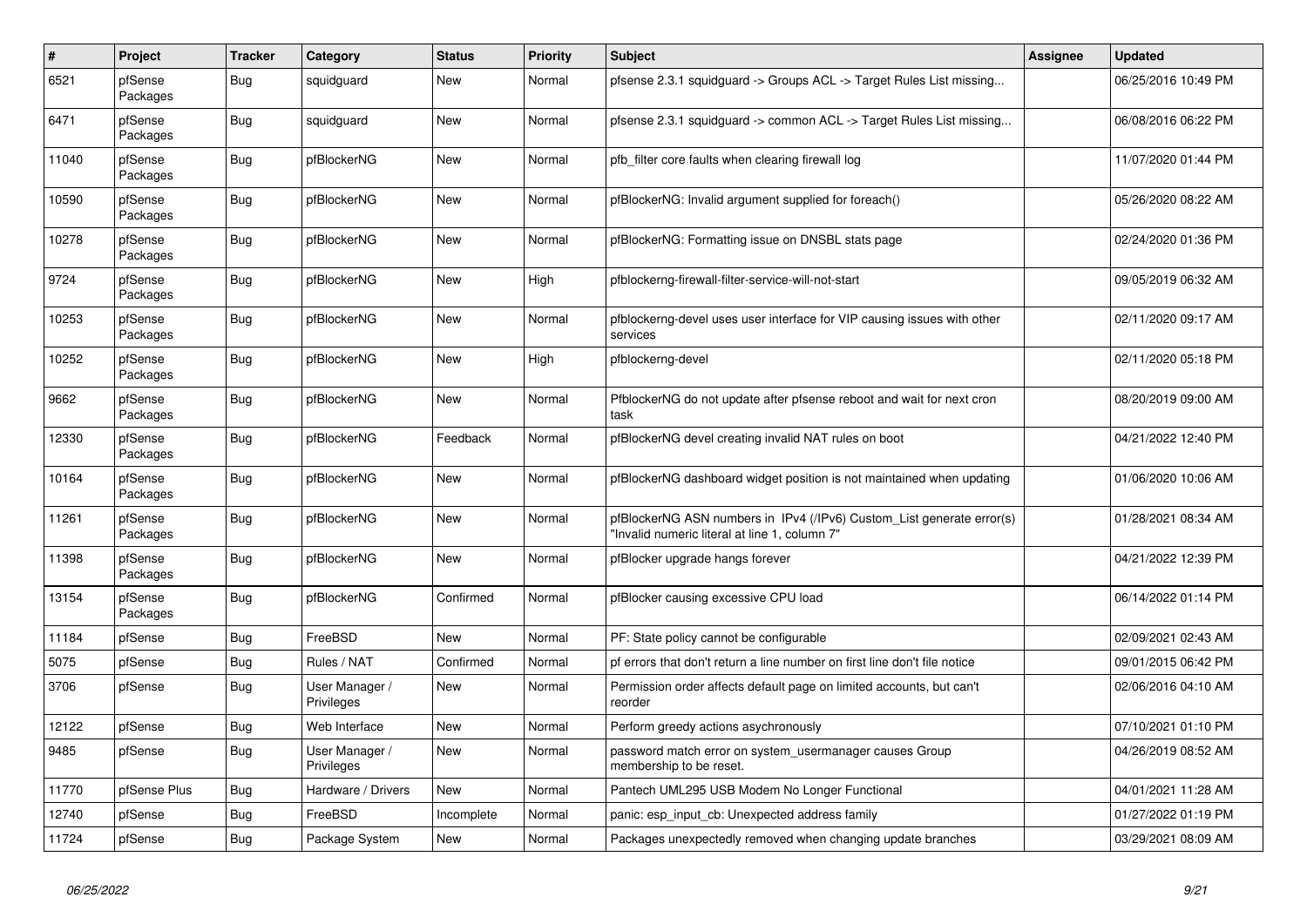| #     | Project             | <b>Tracker</b> | Category                | <b>Status</b> | <b>Priority</b> | Subject                                                                                                                                                                                         | Assignee | <b>Updated</b>      |
|-------|---------------------|----------------|-------------------------|---------------|-----------------|-------------------------------------------------------------------------------------------------------------------------------------------------------------------------------------------------|----------|---------------------|
| 5469  | pfSense             | Bug            | Package System          | Confirmed     | Low             | package.dtd XSD schema is a piece of pathetic, useless, unmaintained<br>junk                                                                                                                    |          | 11/22/2015 06:26 AM |
| 7954  | pfSense<br>Packages | Bug            | Squid                   | Confirmed     | Normal          | Package upgrade/reinstall gets stuck on deinstall if the package-provided<br>service is not running                                                                                             |          | 10/18/2017 12:04 PM |
| 10526 | pfSense<br>Packages | <b>Bug</b>     | pfBlockerNG             | New           | Normal          | Package pfBlockerNG Crashes on Alert view                                                                                                                                                       |          | 05/04/2020 08:59 AM |
| 9755  | pfSense             | <b>Bug</b>     | Package System          | New           | Very Low        | package description wrong link<br>https://www.freshports.org/security/openvpn-client-export                                                                                                     |          | 09/13/2019 07:22 AM |
| 13043 | pfSense<br>Packages | Bug            | WireGuard               | <b>New</b>    | Normal          | OSPF over Wireguard interface doesn't populate neighbors after reboot                                                                                                                           |          | 04/11/2022 09:22 AM |
| 12927 | pfSense             | Bug            | OpenVPN                 | <b>New</b>    | Normal          | OpenVPN with OCSP enabled allows connections with revoked<br>certificates                                                                                                                       |          | 03/24/2022 08:22 AM |
| 11778 | pfSense             | <b>Bug</b>     | OpenVPN                 | <b>New</b>    | Normal          | OpenVPN uses 100% CPU after experiencing packet loss                                                                                                                                            |          | 02/28/2022 07:38 AM |
| 11541 | pfSense             | <b>Bug</b>     | OpenVPN                 | New           | Normal          | OpenVPN status does not work properly when set to TCP and Concurrent<br>Connections $= 1$                                                                                                       |          | 03/02/2021 02:27 PM |
| 13087 | pfSense             | Bug            | OpenVPN                 | New           | Normal          | OpenVPN Server: hide WINS servers list when netbios option is<br>unchecked while WINS servers is checked                                                                                        |          | 04/22/2022 10:29 AM |
| 12563 | pfSense             | Bug            | OpenVPN                 | New           | Normal          | OpenVPN server doesn't support Framed-IPv6-Address RADIUS attribute                                                                                                                             |          | 12/03/2021 11:19 AM |
| 11715 | pfSense             | <b>Bug</b>     | OpenVPN                 | New           | Normal          | OpenVPN MTU                                                                                                                                                                                     |          | 03/22/2021 01:35 AM |
| 9183  | pfSense             | <b>Bug</b>     | <b>LAGG Interfaces</b>  | New           | Very Low        | OpenVPN Lagg Interface not working after restart or new start                                                                                                                                   |          | 08/21/2019 11:17 AM |
| 13233 | pfSense Plus        | <b>Bug</b>     | OpenVPN                 | Feedback      | Normal          | OpenVPN DCO connection fails with Auth Digest Algorithm set to SHA512                                                                                                                           |          | 05/31/2022 03:39 PM |
| 7286  | pfSense             | Bug            | OpenVPN                 | Incomplete    | Normal          | OpenVPN client is unreliable when you have multiple tunnels                                                                                                                                     |          | 08/19/2019 03:28 PM |
| 8122  | pfSense             | Bug            | OpenVPN                 | New           | Normal          | openvpn client is unable to use OTP (temporary) passwords                                                                                                                                       |          | 04/16/2018 09:28 AM |
| 9344  | pfSense             | <b>Bug</b>     | Translations            | <b>New</b>    | Normal          | OpenVPN click NCP Algorithms will always go to DH Parameters<br>website(in Chinese-Taiwan)                                                                                                      |          | 10/21/2021 03:48 AM |
| 12950 | pfSense             | Bug            | Routing                 | New           | Normal          | OpenVPN as default gateway does not get set at boot time                                                                                                                                        |          | 04/09/2022 05:46 PM |
| 12544 | pfSense             | Bug            | <b>Operating System</b> | New           | Normal          | OpenSSH vulnerabilities                                                                                                                                                                         |          | 12/04/2021 04:36 PM |
| 13247 | pfSense<br>Packages | Bug            | open-vm-tools           | New           | Low             | Open-VM-Tools service actions do not work                                                                                                                                                       |          | 06/05/2022 07:09 PM |
| 11641 | pfSense             | <b>Bug</b>     | Interfaces              | <b>New</b>    | Normal          | On xn based interfaces without the VLANMTU flag the first VLAN tag<br>defined does not follow the parent interface MTU settings. All subsequent<br>VLAN tags follow the parent interface's MTU. |          | 03/09/2021 06:42 PM |
| 5355  | pfSense             | <b>Bug</b>     | <b>IPsec</b>            | New           | High            | on Dynamic WAN IP (DHCP Client) it takes 10 minutes before Phase1<br>reconnects                                                                                                                 |          | 07/08/2016 10:29 PM |
| 4604  | pfSense             | <b>Bug</b>     | <b>NTPD</b>             | New           | Normal          | NTP time server entries may or may not work, depending upon interfaces<br>selected when configuring NTP service                                                                                 |          | 12/11/2021 07:59 PM |
| 10370 | pfSense<br>Packages | <b>Bug</b>     | ntop                    | New           | Normal          | ntopng Timeseries not send to InfluxDB                                                                                                                                                          |          | 03/30/2020 09:42 AM |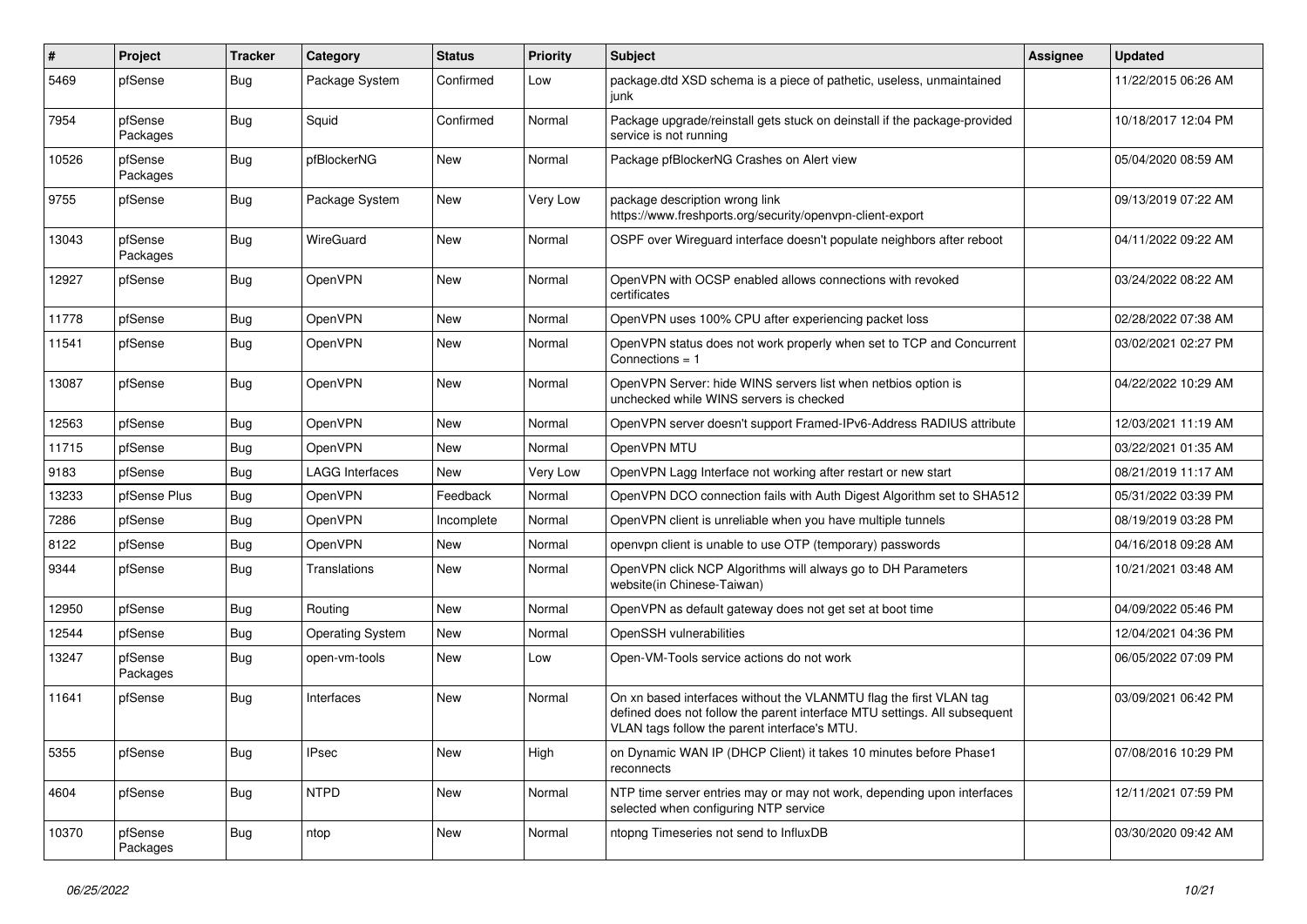| #     | Project             | <b>Tracker</b> | Category              | <b>Status</b> | <b>Priority</b> | <b>Subject</b>                                                                                          | <b>Assignee</b> | <b>Updated</b>      |
|-------|---------------------|----------------|-----------------------|---------------|-----------------|---------------------------------------------------------------------------------------------------------|-----------------|---------------------|
| 12444 | pfSense<br>Packages | Bug            | ntop                  | New           | Normal          | ntopng throws errors when viewing single host                                                           |                 | 10/11/2021 12:39 PM |
| 9143  | pfSense<br>Packages | Bug            | ntop                  | New           | Normal          | ntopng not displaying values in historical correctly                                                    |                 | 11/22/2018 07:24 AM |
| 10783 | pfSense<br>Packages | <b>Bug</b>     | ntop                  | New           | Normal          | NtopNG is very unstable on arm64                                                                        |                 | 07/22/2020 09:07 AM |
| 11530 | pfSense<br>Packages | Bug            | ntop                  | Feedback      | Low             | ntopng 4.2 needs to be updated to 4.3, Bug when accessing a host for<br>details                         |                 | 03/05/2022 08:35 PM |
| 11182 | pfSense<br>Packages | <b>Bug</b>     | <b>NRPE</b>           | New           | Normal          | NRPE in HA syncs the bind IP                                                                            |                 | 12/01/2021 02:15 AM |
| 10690 | pfSense             | <b>Bug</b>     | Installer             | New           | Low             | Not possible to make UFS install on ZFS formatted drive                                                 |                 | 04/21/2022 12:39 PM |
| 3889  | pfSense             | Bug            | <b>XML Parser</b>     | Confirmed     | Low             | Non relevant changes in config.xml                                                                      |                 | 08/13/2019 12:23 PM |
| 11592 | pfSense<br>Packages | <b>Bug</b>     | node exporter         | New           | Normal          | Node exporter can not read system statistics                                                            |                 | 10/15/2021 09:37 PM |
| 1890  | pfSense             | Bug            | Translations          | <b>New</b>    | Normal          | No gettext support in console scripts                                                                   |                 | 08/13/2019 12:24 PM |
| 6823  | pfSense             | Bug            | Interfaces            | <b>New</b>    | Normal          | No connectivity after changing link state to UP                                                         |                 | 04/21/2022 12:39 PM |
| 3358  | pfSense             | Bug            | Package System        | New           | Normal          | new version of <include file=""> is not required during reinstall all</include>                         |                 | 12/26/2014 12:13 PM |
| 12853 | pfSense             | Bug            | <b>NAT Reflection</b> | Feedback      | High            | Network Address Translation - Pure NAT pfsense freeze after reboot                                      |                 | 02/22/2022 08:40 AM |
| 12073 | pfSense<br>Packages | Bug            | NET-SNMP              | Feedback      | Normal          | netsnmptrapd.conf syntax is wrong                                                                       |                 | 04/21/2022 12:40 PM |
| 11657 | pfSense             | Bug            | Interfaces            | New           | Normal          | netmap_ring_reinit error                                                                                |                 | 03/18/2021 10:32 PM |
| 8804  | pfSense             | Bug            | <b>PPP</b> Interfaces | New           | Normal          | Netgate SG-1000 PPPoE Keepalives not prioritized, internet drops                                        |                 | 08/20/2019 10:06 AM |
| 11970 | pfSense<br>Packages | Bug            | Coreboot              | New           | Normal          | Netgate Firmware Upgrade Doesn't Work on XG-2758                                                        |                 | 04/21/2022 12:39 PM |
| 11610 | pfSense<br>Packages | Bug            | NET-SNMP              | New           | Normal          | NET-SNMP is not setting the correct permissions on AgentX                                               |                 | 06/28/2021 07:54 AM |
| 10990 | pfSense<br>Packages | <b>Bug</b>     | NET-SNMP              | Feedback      | Normal          | net-snmp IPv6 listen address needs to be wrapped in square brackets                                     |                 | 03/19/2021 05:09 AM |
| 7848  | pfSense             | Bug            | <b>Diagnostics</b>    | New           | Low             | NDP Table Sort by Expiration Error                                                                      |                 | 08/26/2019 02:56 PM |
| 9179  | pfSense             | Bug            | <b>NAT Reflection</b> | <b>New</b>    | Normal          | NAT reflection fix implemented for #8604 is causing WebUI and XMLRPC<br>to fail on slave                |                 | 03/27/2020 08:01 PM |
| 2042  | pfSense             | Bug            | <b>NAT Reflection</b> | Confirmed     | Low             | NAT reflection doesn't apply to self-initiated traffic                                                  |                 | 01/21/2021 10:38 PM |
| 8233  | pfSense             | <b>Bug</b>     | <b>NAT Reflection</b> | New           | Very Low        | NAT reflection back to originating host broken when using FQDN-based<br>IP aliases                      |                 | 08/21/2019 10:53 AM |
| 9504  | pfSense             | <b>Bug</b>     | Dynamic DNS           | New           | Normal          | Multiple Dynamic DNS update notifications for the same interface, not<br>differentiated by the hostname |                 | 05/07/2019 07:46 AM |
| 12823 | pfSense             | <b>Bug</b>     | DHCP (IPv6)           | New           | Normal          | Multiple DHCP6 WAN connections PPPoE interface 'defached' status                                        |                 | 02/18/2022 05:39 AM |
| 8113  | pfSense             | <b>Bug</b>     | Interfaces            | New           | Normal          | MTU setting on bridge, openvpn clients ignored                                                          |                 | 12/31/2021 05:55 PM |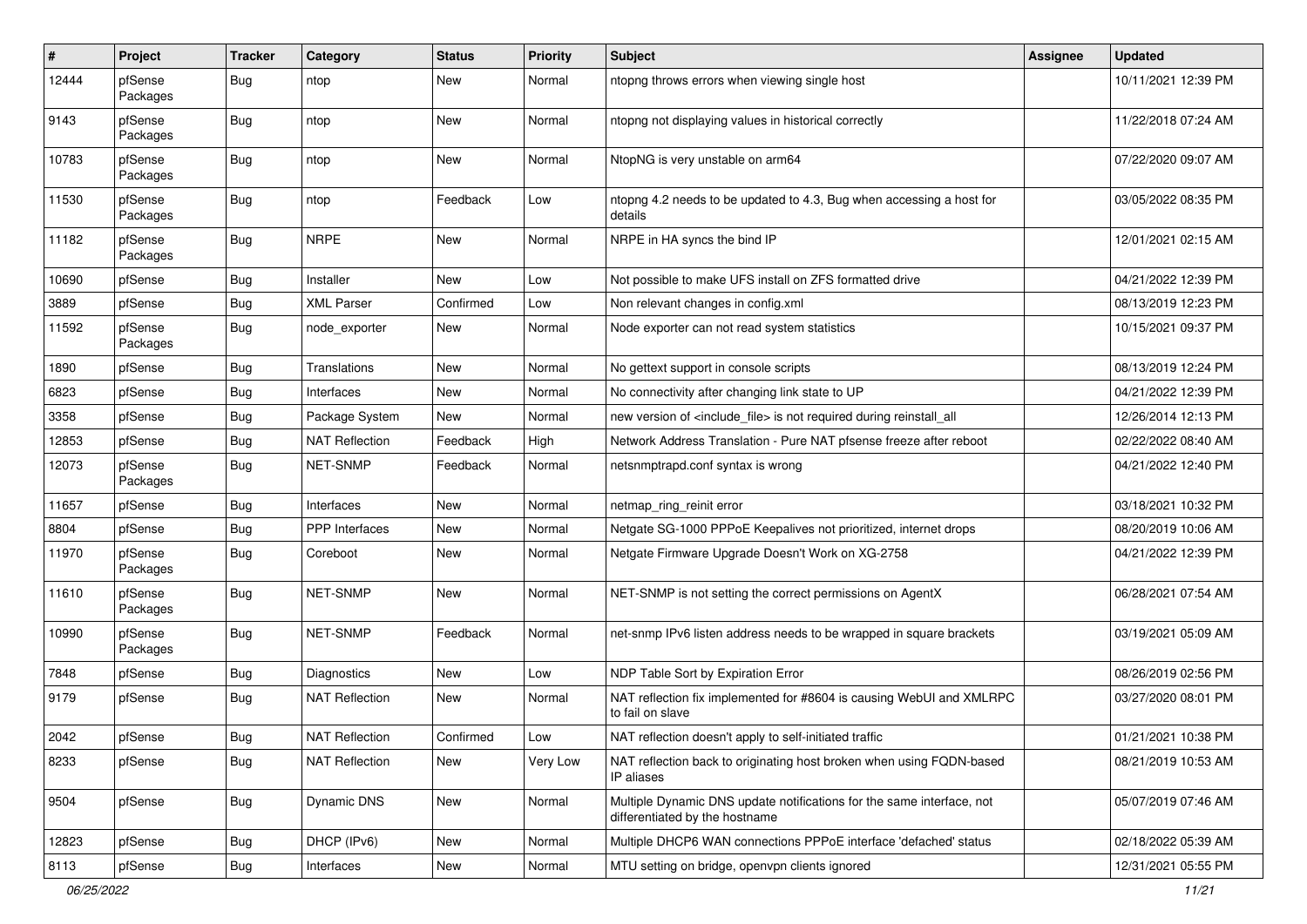| $\#$  | Project             | <b>Tracker</b> | Category                                 | <b>Status</b> | <b>Priority</b> | <b>Subject</b>                                                                                       | <b>Assignee</b> | <b>Updated</b>      |
|-------|---------------------|----------------|------------------------------------------|---------------|-----------------|------------------------------------------------------------------------------------------------------|-----------------|---------------------|
| 9698  | pfSense             | <b>Bug</b>     | <b>RRD Graphs</b>                        | New           | Normal          | Monitoring graphs do not retain state after auto-refresh                                             |                 | 08/26/2019 02:09 AM |
| 11731 | pfSense             | <b>Bug</b>     | Hardware / Drivers                       | <b>New</b>    | Normal          | Missing support for Realtek USB NICs                                                                 |                 | 03/30/2021 04:32 AM |
| 13202 | pfSense<br>Packages | <b>Bug</b>     | pfBlockerNG                              | <b>New</b>    | Normal          | Missing Protocols on IP Feed Groups Advanced Inbound/Outbound<br>Firewall Rule settings              |                 | 05/23/2022 08:58 AM |
| 8846  | pfSense             | Bug            | Gateways                                 | <b>New</b>    | Low             | Misleading gateway error message adding/editing static routes using a<br>disabled interface          |                 | 08/21/2019 11:29 AM |
| 6926  | pfSense             | Bug            | UPnP/NAT-PMP                             | New           | Normal          | Miniupnp advertising expired IPv6 address                                                            |                 | 01/15/2022 08:29 PM |
| 7238  | pfSense             | Bug            | Web Interface                            | <b>New</b>    | Normal          | Menu layout broken when using "Hostname in Menu" with long hostnames                                 |                 | 02/21/2017 07:01 AM |
| 6055  | pfSense             | Bug            | Package System                           | Confirmed     | Low             | Menu items may remain from packages no longer installed                                              |                 | 06/18/2021 08:46 PM |
| 12095 | pfSense             | <b>Bug</b>     | Authentication                           | New           | Normal          | Memory leak in pcscd                                                                                 |                 | 06/01/2022 01:01 PM |
| 9094  | pfSense             | Bug            | Hardware / Drivers                       | Assigned      | Normal          | MBT console settings are not forced to video console                                                 |                 | 11/07/2018 10:23 AM |
| 12938 | pfSense             | Bug            | IPv6 Router<br>Advertisements<br>(RADVD) | <b>New</b>    | Normal          | MaxRtrAdvInterval would allow stale DNS servers to be deleted faster                                 |                 | 03/12/2022 09:37 AM |
| 12033 | pfSense<br>Packages | Bug            | pfBlockerNG                              | <b>New</b>    | Normal          | maxmindb and sqlite3 modules not found                                                               |                 | 10/01/2021 04:42 AM |
| 13076 | pfSense             | Bug            | Gateway Monitoring                       | <b>New</b>    | Normal          | Marking a gateway as down does not affect IPsec entries using gateway<br>groups                      |                 | 06/03/2022 10:32 AM |
| 13003 | pfSense             | Bug            | Hardware / Drivers                       | New           | Normal          | Malicious Driver Detection event on ixl driver                                                       |                 | 06/23/2022 01:31 AM |
| 8502  | pfSense             | <b>Bug</b>     | Web Interface                            | Confirmed     | Low             | main (top) menu items do not drop down in some cases                                                 |                 | 07/06/2020 02:39 PM |
| 13053 | pfSense<br>Packages | <b>Bug</b>     | <b>ACME</b>                              | <b>New</b>    | Normal          | LoopiaAPI error handling                                                                             |                 | 05/05/2022 10:58 AM |
| 12734 | pfSense             | <b>Bug</b>     | Web Interface                            | Incomplete    | Low             | Long hostname breaks DHCP leases layout                                                              |                 | 01/31/2022 01:03 PM |
| 6481  | pfSense             | Bug            | <b>IPsec</b>                             | <b>New</b>    | Normal          | loading EAP_RADIUS method failed                                                                     |                 | 03/24/2020 04:25 PM |
| 11412 | pfSense             | Bug            | Interfaces                               | New           | Normal          | LLDPD Package Doesn't Work with Switchports                                                          |                 | 02/12/2021 08:12 PM |
| 10502 | pfSense<br>Packages | <b>Bug</b>     | lldpd                                    | In Progress   | Normal          | LLDP spamming errors on Netgate XG-7100                                                              |                 | 04/21/2022 12:39 PM |
| 1848  | pfSense             | <b>Bug</b>     | <b>Traffic Shaper</b><br>(Limiters)      | Confirmed     | Normal          | Limiters after policy routing has taken place do not behave correctly                                |                 | 10/25/2014 09:18 PM |
| 12084 | pfSense<br>Packages | Bug            | <b>FRR</b>                               | New           | Normal          | libfrr.so.0 error on SG-1100                                                                         |                 | 06/26/2021 08:22 AM |
| 12283 | pfSense             | <b>Bug</b>     | Authentication                           | New           | Normal          | LDAP/RADIUS authentication servers configuration does not allow source<br>IP address to be specified |                 | 08/20/2021 01:15 AM |
| 12726 | pfSense             | <b>Bug</b>     | Authentication                           | New           | Normal          | LDAP select container button auto populate                                                           |                 | 01/25/2022 01:48 PM |
| 11509 | pfSense<br>Packages | <b>Bug</b>     | <b>LCDProc</b>                           | New           | Low             | LCD package - not starting at boot - stop and start in Status Window not<br>possible                 |                 | 02/23/2021 10:55 AM |
| 10271 | pfSense             | Bug            | Web Interface                            | New           | Normal          | Large number of VLAN/LANs make "Interfaces" menu hard to access                                      |                 | 02/20/2020 04:46 AM |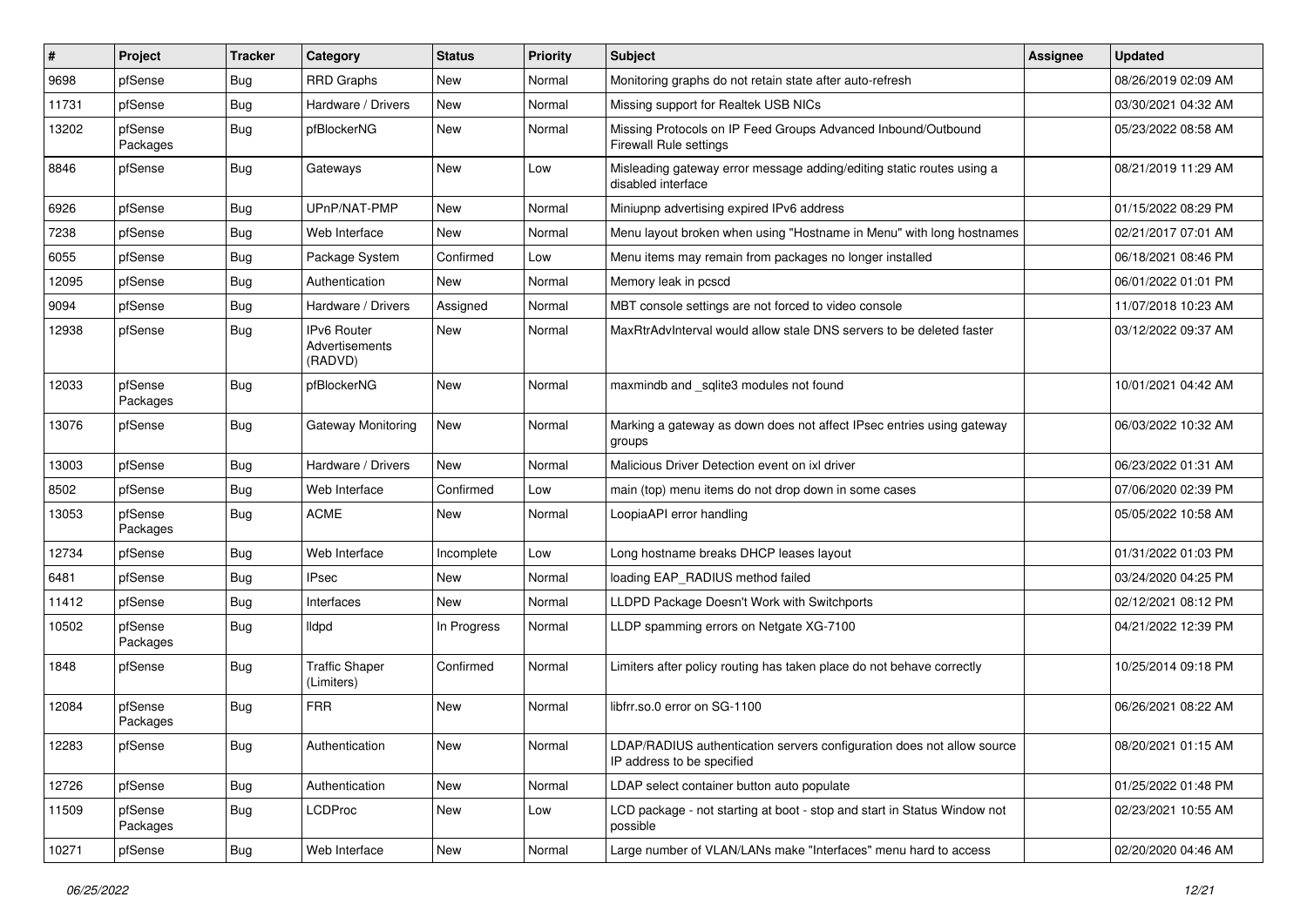| $\vert$ # | Project             | <b>Tracker</b> | Category                                 | <b>Status</b> | <b>Priority</b> | <b>Subject</b>                                                                                                                                                                | <b>Assignee</b> | <b>Updated</b>      |
|-----------|---------------------|----------------|------------------------------------------|---------------|-----------------|-------------------------------------------------------------------------------------------------------------------------------------------------------------------------------|-----------------|---------------------|
| 3962      | pfSense<br>Packages | Bug            | ladvd                                    | Confirmed     | Normal          | LADVD interface handling issues with lagg and bridge                                                                                                                          |                 | 12/05/2016 01:59 PM |
| 11761     | pfSense             | <b>Bug</b>     | L <sub>2</sub> TP                        | New           | Normal          | L2TP/IPsec VPN : PPP LCP negotiation occurs before user authentication                                                                                                        |                 | 03/31/2021 04:52 AM |
| 1667      | pfSense             | <b>Bug</b>     | L <sub>2</sub> TP                        | <b>New</b>    | Normal          | L2TP server does not respond properly from a CARP VIP                                                                                                                         |                 | 12/11/2021 07:43 PM |
| 11556     | pfSense             | Bug            | Rules / NAT                              | <b>New</b>    | Normal          | Kill all states associated with a NAT address                                                                                                                                 |                 | 03/19/2021 10:29 AM |
| 10544     | pfSense             | <b>Bug</b>     | User Manager /<br>Privileges             | New           | Normal          | It's not possible to add a user to group operator using the gui                                                                                                               |                 | 04/21/2022 12:39 PM |
| 8401      | pfSense             | Bug            | Installer                                | <b>New</b>    | Normal          | Issues related to keys representing alphabetic characters specific to<br>Scandinavian languages and to some other keys.                                                       |                 | 03/30/2018 11:06 AM |
| 11848     | pfSense<br>Packages | Bug            | Squid                                    | New           | Normal          | Issue with squid cache download speed                                                                                                                                         |                 | 04/23/2021 09:30 PM |
| 7040      | pfSense             | Bug            | Interfaces                               | New           | Normal          | Issue when disabling an interface                                                                                                                                             |                 | 12/26/2016 02:56 AM |
| 7788      | pfSense             | Bug            | Dashboard                                | New           | Low             | Irregular updating of widgets like cpu/uptime on system widget.                                                                                                               |                 | 08/21/2019 09:03 AM |
| 9136      | pfSense             | <b>Bug</b>     | DHCP (IPv6)                              | New           | High            | IPv6 Tracking Interfaces Lose IPv6 Address in Certain Cases                                                                                                                   |                 | 04/21/2022 12:39 PM |
| 8158      | pfSense             | Bug            | Interfaces                               | <b>New</b>    | High            | IPv6 Track Interface issue with more than one WAN-Gateway and a<br>number of internal interfaces at least track interface from one interface<br>does not work on regular base |                 | 12/03/2017 09:00 AM |
| 6541      | pfSense             | <b>Bug</b>     | IPv6 Router<br>Advertisements<br>(RADVD) | <b>New</b>    | Normal          | IPv6 RAs always include on-link prefix; clients may not use DHCPv6<br>managed addresses                                                                                       |                 | 08/13/2019 03:23 PM |
| 9295      | pfSense             | Bug            | <b>PPPoE Server</b>                      | <b>New</b>    | Very High       | IPv6 PD does not work with PPPOE (Server & Client)                                                                                                                            |                 | 05/15/2022 10:53 AM |
| 3326      | pfSense             | <b>Bug</b>     | PPP Interfaces                           | New           | Normal          | IPv6 only PPPoE connection                                                                                                                                                    |                 | 11/18/2013 09:37 AM |
| 6011      | pfSense             | Bug            | Web Interface                            | Confirmed     | Low             | IPv6 link local fails HTTP REFERER check                                                                                                                                      |                 | 09/04/2016 09:57 AM |
| 12421     | pfSense             | Bug            | Rules / NAT                              | New           | Normal          | IPV6 limiter bug                                                                                                                                                              |                 | 10/02/2021 08:44 AM |
| 9837      | pfSense             | <b>Bug</b>     | Interfaces                               | New           | Very Low        | ipv6 is not completely disabled on the interfaces                                                                                                                             |                 | 10/24/2019 01:16 AM |
| 7303      | pfSense             | Bug            | IPv6 Router<br>Advertisements<br>(RADVD) | New           | Normal          | ipv6 connectivity lost on pfSense reboot                                                                                                                                      |                 | 08/20/2019 12:23 PM |
| 9650      | pfSense             | Bug            | Gateways                                 | New           | Normal          | IPv6 connection drops (ir-)regular on Kabelvodafone (German cable<br>ISP)                                                                                                     |                 | 07/27/2019 07:14 AM |
| 6289      | pfSense             | Bug            | Interfaces                               | New           | Normal          | IPv6 address not given to track6 interfaces on create                                                                                                                         |                 | 12/30/2021 04:17 AM |
| 12822     | pfSense<br>Packages | Bug            | pfBlockerNG                              | New           | Normal          | IPv4 Source ASN format not working                                                                                                                                            |                 | 02/18/2022 10:47 AM |
| 8686      | pfSense             | <b>Bug</b>     | <b>IPsec</b>                             | New           | Normal          | IPsec VTI: Assigned interface firewall rules are never parsed                                                                                                                 |                 | 02/10/2021 12:15 PM |
| 6668      | pfSense             | Bug            | <b>IPsec</b>                             | Feedback      | Normal          | IPSec tunnel + L2TP/IPSec VPN - wrong PSK chosen by pfSense                                                                                                                   |                 | 09/21/2019 02:07 AM |
| 7420      | pfSense             | Bug            | <b>IPsec</b>                             | New           | Normal          | ipsec status freezing                                                                                                                                                         |                 | 02/13/2020 09:09 AM |
| 6370      | pfSense             | Bug            | <b>IPsec</b>                             | Confirmed     | Normal          | IPSEC bound to WAN gateway group and Dynamic DNS doesn't to fail<br>back tunnel to WAN on DDNS update                                                                         |                 | 08/31/2021 07:38 AM |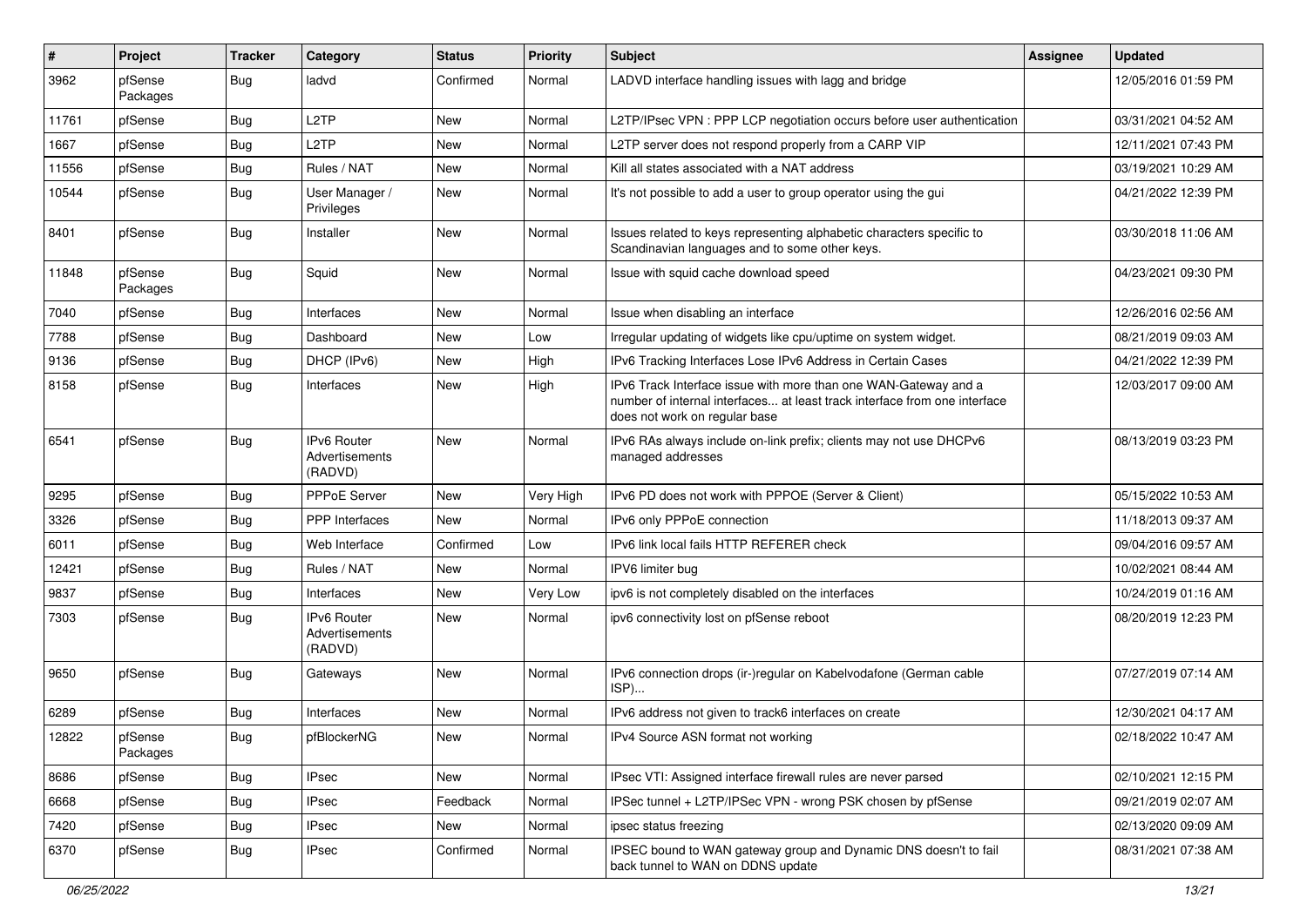| #     | Project             | <b>Tracker</b> | Category                        | <b>Status</b>                 | <b>Priority</b> | <b>Subject</b>                                                                                          | <b>Assignee</b> | <b>Updated</b>      |
|-------|---------------------|----------------|---------------------------------|-------------------------------|-----------------|---------------------------------------------------------------------------------------------------------|-----------------|---------------------|
| 13000 | pfSense             | Bug            | <b>IPsec</b>                    | New                           | Low             | IPsec AES-GCM encryption algorithm "Key Length" field should be<br>labeled "ICV Length"                 |                 | 03/30/2022 07:40 AM |
| 4474  | pfSense             | Bug            | Package System                  | Confirmed                     | Normal          | IP address change triggers reload of all packages                                                       |                 | 02/13/2017 07:21 AM |
| 7857  | pfSense             | Bug            | Dashboard                       | New                           | Very Low        | Interfaces Widget U/I fails to wrap IPV6 addresses when the string is too<br>wide for the widget        |                 | 08/13/2019 09:15 AM |
| 3411  | pfSense             | Bug            | Dashboard                       | <b>New</b>                    | Low             | Interfaces and statistics dashboard widgets very slow with large numbers<br>of interfaces               |                 | 01/24/2014 02:09 AM |
| 7113  | pfSense             | Bug            | Dashboard                       | <b>New</b>                    | Normal          | Interface name in Traffic Graphs                                                                        |                 | 12/31/2021 05:40 PM |
| 8882  | pfSense             | Bug            | Interfaces                      | Incomplete                    | Normal          | Interface assignments lost on reboot                                                                    |                 | 02/17/2022 02:24 PM |
| 10577 | pfSense             | Bug            | Hardware / Drivers              | Feedback                      | Normal          | intel x553 (c3000 chipset) loading x520 driver                                                          |                 | 05/28/2020 03:59 AM |
| 4740  | pfSense             | Bug            | <b>Wireless</b>                 | New                           | Normal          | Intel wireless kernel panic in infrastructure mode with WPA                                             |                 | 11/13/2020 08:38 AM |
| 12259 | pfSense             | Bug            | <b>Operating System</b>         | New                           | Normal          | Intel em NICs Suffering Performance Degradation on FreeBSD12                                            |                 | 02/25/2022 09:28 PM |
| 12607 | pfSense Plus        | Bug            | Hardware / Drivers              | <b>New</b>                    | High            | Instability with Snort Inline with AWS Instances                                                        |                 | 01/10/2022 09:03 PM |
| 13261 | pfSense<br>Packages | Bug            | sudo                            | Feedback                      | Normal          | Input validation rejects empty "sudo" command list, but GUI text says it<br>can be empty                |                 | 06/24/2022 02:50 PM |
| 11777 | pfSense<br>Packages | Bug            | Unbound                         | New                           | Very Low        | Input validation prevents DNS Resolver from being disabled                                              |                 | 04/05/2021 05:51 PM |
| 13158 | pfSense             | Bug            | Web Interface                   | <b>New</b>                    | Normal          | Input validation error when applying limiter changes                                                    |                 | 05/14/2022 05:32 PM |
| 11174 | pfSense             | Bug            | <b>Traffic Shaper</b><br>(ALTQ) | Feedback                      | Normal          | Incorrect traffic shaping on pppoe interface                                                            |                 | 12/21/2020 11:21 PM |
| 11717 | pfSense             | <b>Bug</b>     | Rules / NAT                     | New                           | Normal          | Incorrect port forwarding rules if Destination port alias is not equal to<br>Redirect target port alias |                 | 03/22/2021 06:06 AM |
| 5413  | pfSense             | Bug            | <b>DNS Resolver</b>             | Confirmed                     | High            | Incorrect Handling of Unbound Resolver [service restarts, cache loss,<br>DNS service interruption]      |                 | 06/19/2022 11:11 PM |
| 13295 | pfSense             | Bug            | Gateway Monitoring              | <b>Pull Request</b><br>Review | Normal          | Incorrect function parameters for "get_dpinger_status()" call in<br>`gwlb.inc``                         |                 | 06/24/2022 07:25 AM |
| 8500  | pfSense             | Bug            | <b>Dynamic DNS</b>              | <b>New</b>                    | Low             | Incorrect categorization of status/info messages from phpDynDNS                                         |                 | 08/16/2019 12:50 PM |
| 7402  | pfSense             | Bug            | Web Interface                   | New                           | Normal          | Inconsistent use of htmlentities validation checks                                                      |                 | 03/21/2017 08:58 AM |
| 10952 | pfSense             | Bug            | Rules / NAT                     | New                           | Low             | Inconsistency in Subnet Defaults Between Firewall Rules and Interface<br><b>Address Assignments</b>     |                 | 10/09/2020 12:50 PM |
| 9035  | pfSense             | Bug            | Rules / NAT                     | <b>New</b>                    | Normal          | Inactive Interfaces are Hidden in Firewall Rules                                                        |                 | 08/14/2019 12:39 PM |
| 5091  | pfSense             | <b>Bug</b>     | Rules / NAT                     | Confirmed                     | Very Low        | In rule creation destination ports fields (from and to) are too small to read<br>ports aliases names    |                 | 01/07/2020 07:48 AM |
| 11730 | pfSense             | <b>Bug</b>     | Web Interface                   | New                           | Normal          | Improve visibility of option selections in dark themes                                                  |                 | 03/25/2021 09:38 PM |
| 12751 | pfSense<br>Packages | <b>Bug</b>     | <b>FRR</b>                      | New                           | Normal          | Improve FRR route restoration after gateway events                                                      |                 | 02/06/2022 11:07 PM |
| 12875 | pfSense             | <b>Bug</b>     | Package System                  | New                           | Normal          | Import zabbix-agent6 and zabbix-proxy6 from FreeBSD Ports                                               |                 | 05/28/2022 06:50 PM |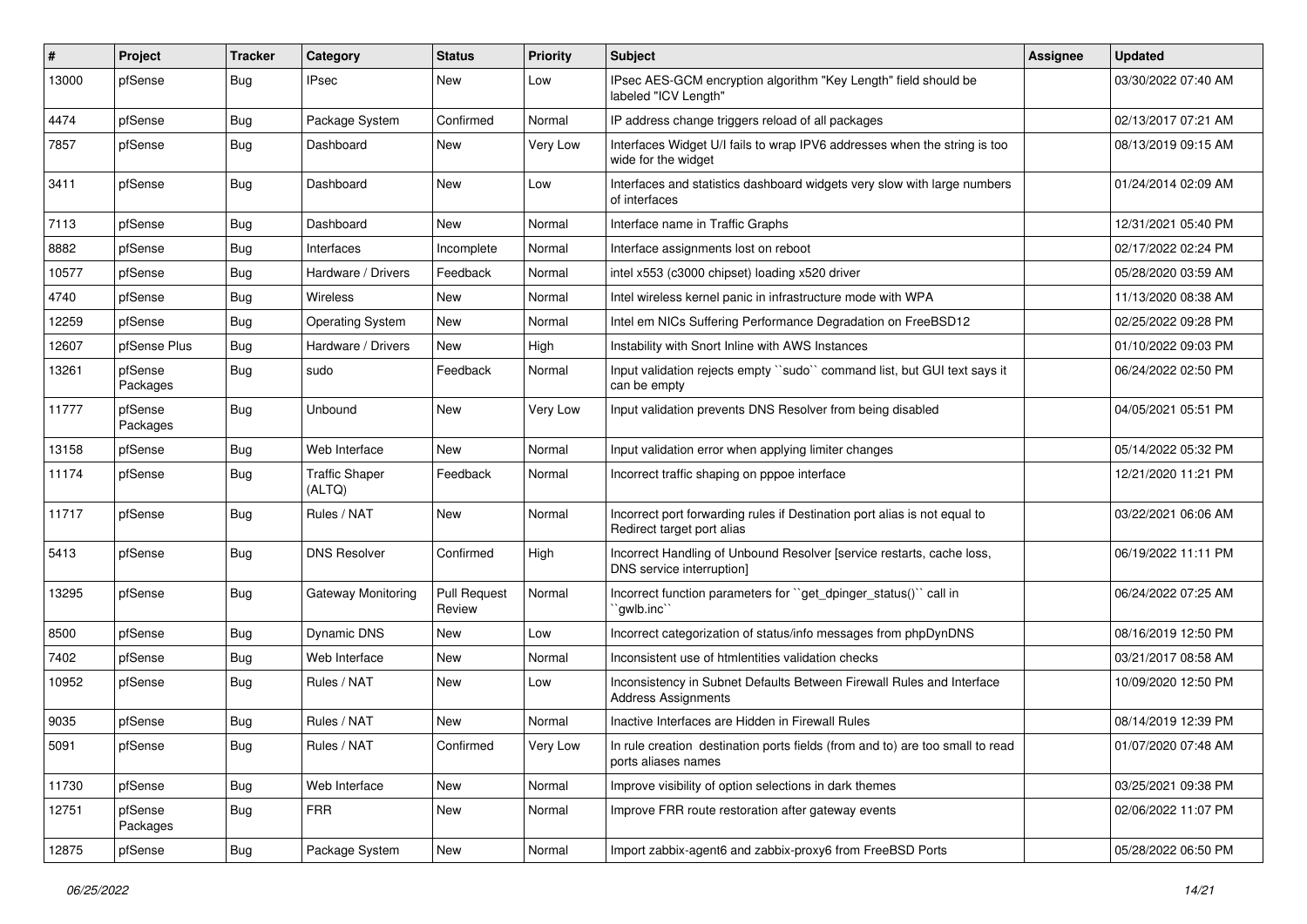| $\vert$ # | Project             | <b>Tracker</b> | Category                        | <b>Status</b> | <b>Priority</b> | <b>Subject</b>                                                                                   | <b>Assignee</b> | <b>Updated</b>      |
|-----------|---------------------|----------------|---------------------------------|---------------|-----------------|--------------------------------------------------------------------------------------------------|-----------------|---------------------|
| 8711      | pfSense             | Bug            | <b>IGMP Proxy</b>               | New           | Normal          | igmpproxy with PPPoE Interfaces                                                                  |                 | 07/28/2018 09:21 AM |
| 9338      | pfSense             | Bug            | <b>IGMP Proxy</b>               | <b>New</b>    | Normal          | igmpproxy ignoring downstream vlan interface                                                     |                 | 02/22/2019 03:48 AM |
| 3382      | pfSense             | Bug            | <b>IGMP Proxy</b>               | <b>New</b>    | Normal          | IGMPPROXY fails with more than 32 interfaces                                                     |                 | 07/12/2016 11:01 PM |
| 2335      | pfSense             | Bug            | <b>Operating System</b>         | New           | Normal          | IGMPProxy and CARP Results in System Instability Upon Reboot                                     |                 | 07/19/2014 10:25 PM |
| 13277     | pfSense             | <b>Bug</b>     | <b>IGMP Proxy</b>               | <b>New</b>    | Normal          | IGMP Proxy webConfigurator Page Always Produces Error                                            |                 | 06/16/2022 07:50 PM |
| 13276     | pfSense             | Bug            | <b>IGMP Proxy</b>               | <b>New</b>    | Normal          | IGMP Proxy Error Message for Logging Links to System Log Instead of<br>Routing Log               |                 | 06/16/2022 07:48 PM |
| 10150     | pfSense             | <b>Bug</b>     | <b>IGMP Proxy</b>               | New           | Normal          | IGMP Proxy does not scale to hundreds of streams                                                 |                 | 01/03/2020 02:56 AM |
| 9486      | pfSense<br>Packages | Bug            | softflowd                       | New           | Very Low        | ifindex values used for softflowd are incorrect                                                  |                 | 08/14/2019 02:30 PM |
| 6398      | pfSense             | <b>Bug</b>     | Configuration<br>Backend        | New           | Normal          | If config cannot be loaded due to corruption or bug, it isn't handled<br>gracefully (just stops) |                 | 08/13/2019 01:23 PM |
| 7665      | pfSense             | <b>Bug</b>     | Aliases / Tables                | New           | Normal          | Host range validation for Aliases is not strict enough                                           |                 | 08/21/2019 11:01 AM |
| 13180     | pfSense<br>Packages | Bug            | pfBlockerNG                     | New           | High            | High CPU Utilization with pfb_filter <sup>[]</sup> since PfBlockerNG update to devel<br>3.1.04   |                 | 06/14/2022 08:00 AM |
| 9079      | pfSense<br>Packages | <b>Bug</b>     | ntop                            | New           | Normal          | High CPU usage of ntopng even during IDLE and no network traffic                                 |                 | 12/16/2018 02:40 PM |
| 2308      | pfSense             | <b>Bug</b>     | <b>Traffic Shaper</b><br>(ALTQ) | New           | Normal          | HFSC WebUI doesn't check for "Bandwidth" setting                                                 |                 | 12/04/2012 07:12 PM |
| 5887      | pfSense             | Bug            | Interfaces                      | Confirmed     | Normal          | hardware_offloading_applyflags sets/unsets most values when already set<br>correctly             |                 | 07/06/2016 03:31 PM |
| 8438      | pfSense<br>Packages | <b>Bug</b>     | haproxy                         | New           | High            | haproxy: can't use ACL for cert with http-response actions                                       |                 | 05/24/2018 01:12 PM |
| 13098     | pfSense<br>Packages | <b>Bug</b>     | haproxy                         | Feedback      | Low             | HAProxy Virtual IP broken link under Frontend setup                                              |                 | 04/27/2022 08:35 AM |
| 6784      | pfSense<br>Packages | <b>Bug</b>     | haproxy                         | New           | Normal          | HAProxy version .48 will not use URL Table Alias for front end listener                          |                 | 02/18/2019 05:32 PM |
| 8902      | pfSense<br>Packages | Bug            | haproxy                         | New           | Normal          | HAproxy package not use custom DNS for lookup on apply new config                                |                 | 09/16/2018 08:16 AM |
| 7462      | pfSense<br>Packages | Bug            | haproxy                         | New           | Normal          | HAproxy not rebinding properly after WAN DHCP IP change                                          |                 | 01/11/2018 09:15 AM |
| 9247      | pfSense<br>Packages | Bug            | haproxy                         | New           | Low             | HAProxy multiple server selection on stats pages doesn't work                                    |                 | 01/02/2019 04:44 PM |
| 9261      | pfSense<br>Packages | <b>Bug</b>     | haproxy                         | <b>New</b>    | Normal          | haproxy GUI failure                                                                              |                 | 01/08/2019 12:41 PM |
| 9500      | pfSense<br>Packages | <b>Bug</b>     | haproxy                         | New           | Normal          | HAproxy does not delete non-applicable action config                                             |                 | 01/18/2022 06:28 AM |
| 11000     | pfSense<br>Packages | <b>Bug</b>     | haproxy                         | New           | Very Low        | haproxy deprecated trick suggested                                                               |                 | 12/23/2020 02:55 PM |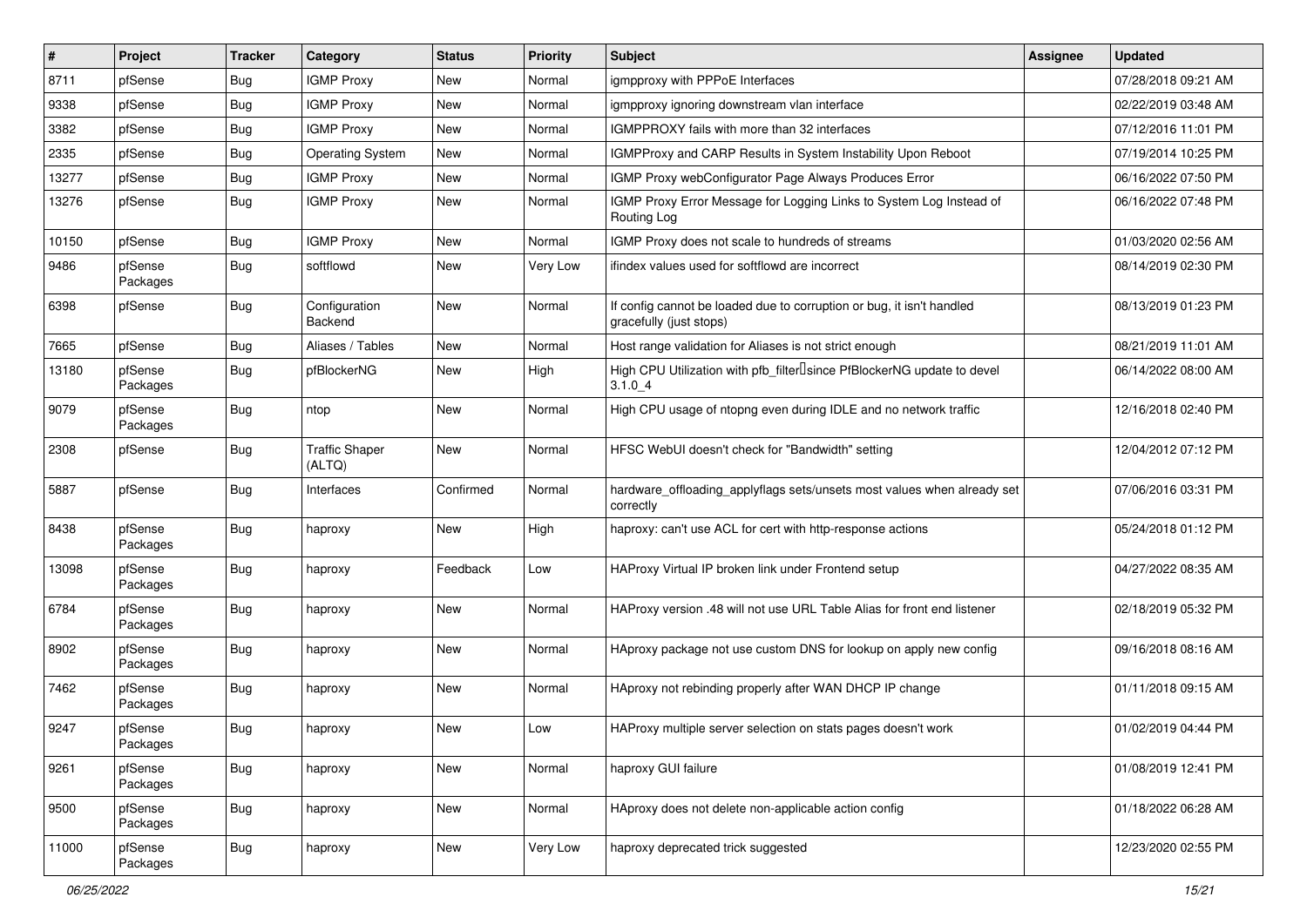| #     | Project             | <b>Tracker</b> | Category                 | <b>Status</b>                 | <b>Priority</b> | Subject                                                                        | <b>Assignee</b> | <b>Updated</b>      |
|-------|---------------------|----------------|--------------------------|-------------------------------|-----------------|--------------------------------------------------------------------------------|-----------------|---------------------|
| 12249 | pfSense             | Bug            | Backup / Restore         | <b>New</b>                    | Normal          | HAProxy causing failed ACB backups                                             |                 | 11/15/2021 11:58 PM |
| 7039  | pfSense<br>Packages | Bug            | haproxy                  | Feedback                      | Normal          | HAProxy backend configuration does not handle intermediate CAs<br>properly     |                 | 04/21/2022 12:40 PM |
| 11036 | pfSense<br>Packages | Bug            | haproxy                  | <b>New</b>                    | Normal          | <b>HAproxy ACL</b>                                                             |                 | 02/11/2022 11:27 AM |
| 13022 | pfSense<br>Packages | <b>Bug</b>     | haproxy                  | Feedback                      | Normal          | HAProxy - Sub Frontends ignore Client verification CA certificates             |                 | 04/06/2022 12:55 PM |
| 6861  | pfSense<br>Packages | <b>Bug</b>     | haproxy                  | <b>New</b>                    | Normal          | Ha-Proxy duplicated backend used in place of original backend                  |                 | 02/18/2019 05:30 PM |
| 11666 | pfSense             | Bug            | Logging                  | <b>New</b>                    | Normal          | GUI Firewall log search not parsing filter.log beyond hard coded limit         |                 | 03/12/2021 11:38 AM |
| 12483 | pfSense             | Bug            | Configuration<br>Backend | New                           | Normal          | GUI creates inconsistent config.xml                                            |                 | 10/23/2021 06:48 AM |
| 11992 | pfSense             | <b>Bug</b>     | Virtual IP Addresses     | Confirmed                     | High            | GRE Tunnel - Does not work with a virtual IP as endpoint                       |                 | 06/04/2021 01:16 AM |
| 11872 | pfSense             | Bug            | Interfaces               | New                           | Normal          | gif interfaces reporting incorrect traffic counters                            |                 | 12/30/2021 04:00 AM |
| 7821  | pfSense             | Bug            | DHCP (IPv6)              | <b>New</b>                    | Normal          | GIF does not support broadcast                                                 |                 | 08/29/2017 10:50 AM |
| 7289  | pfSense             | Bug            | Certificates             | <b>New</b>                    | Low             | Generating 4096bit Certificate                                                 |                 | 08/14/2019 09:56 AM |
| 8343  | pfSense             | <b>Bug</b>     | Gateways                 | New                           | Normal          | Gateway Routes (Default Routes) not removed in Kernel when removed<br>from GUI |                 | 05/14/2020 01:22 AM |
| 3312  | pfSense             | Bug            | <b>IPsec</b>             | New                           | Normal          | Gateway on IPsec rules is not functional in pf                                 |                 | 01/28/2020 10:09 PM |
| 11960 | pfSense             | <b>Bug</b>     | Gateway Monitoring       | Feedback                      | Normal          | Gateway Monitoring Traffic Goes Out Default Gateway                            |                 | 12/20/2021 05:43 AM |
| 11158 | pfSense<br>Packages | Bug            | <b>FRR</b>               | New                           | High            | <b>FRR Prefix Lists</b>                                                        |                 | 12/30/2020 04:55 PM |
| 11835 | pfSense<br>Packages | Bug            | <b>FRR</b>               | <b>New</b>                    | Normal          | FRR OSPF redistributed connected routes disappearing                           |                 | 04/22/2021 07:11 AM |
| 11936 | pfSense<br>Packages | Bug            | <b>FRR</b>               | Incomplete                    | High            | FRR does not connect BGP when using password                                   |                 | 05/19/2021 08:12 AM |
| 11377 | pfSense<br>Packages | <b>Bug</b>     | <b>FRR</b>               | <b>Pull Request</b><br>Review | Normal          | <b>FRR</b> deinstall                                                           |                 | 03/10/2021 08:21 AM |
| 11650 | pfSense<br>Packages | Bug            | <b>FRR</b>               | <b>New</b>                    | Very Low        | FRR configuration broken on restore of manually edited FRR config<br>sections  |                 | 03/10/2021 08:50 AM |
| 12951 | pfSense<br>Packages | Bug            | <b>FRR</b>               | Feedback                      | Normal          | FRR cannot remove IPv6 routes                                                  |                 | 03/22/2022 09:24 PM |
| 11841 | pfSense<br>Packages | <b>Bug</b>     | <b>FRR</b>               | New                           | Normal          | FRR access lists default bahavior changed to permit by default                 |                 | 04/22/2021 09:52 AM |
| 10516 | pfSense<br>Packages | Bug            | <b>FRR</b>               | New                           | Normal          | FRR Access list                                                                |                 | 12/06/2020 11:02 PM |
| 10935 | pfSense<br>Packages | <b>Bug</b>     | <b>FRR</b>               | New                           | Normal          | FRR 0.6.7-6 - BGPD service recycled IPv6 without Route Map                     |                 | 12/30/2020 05:00 PM |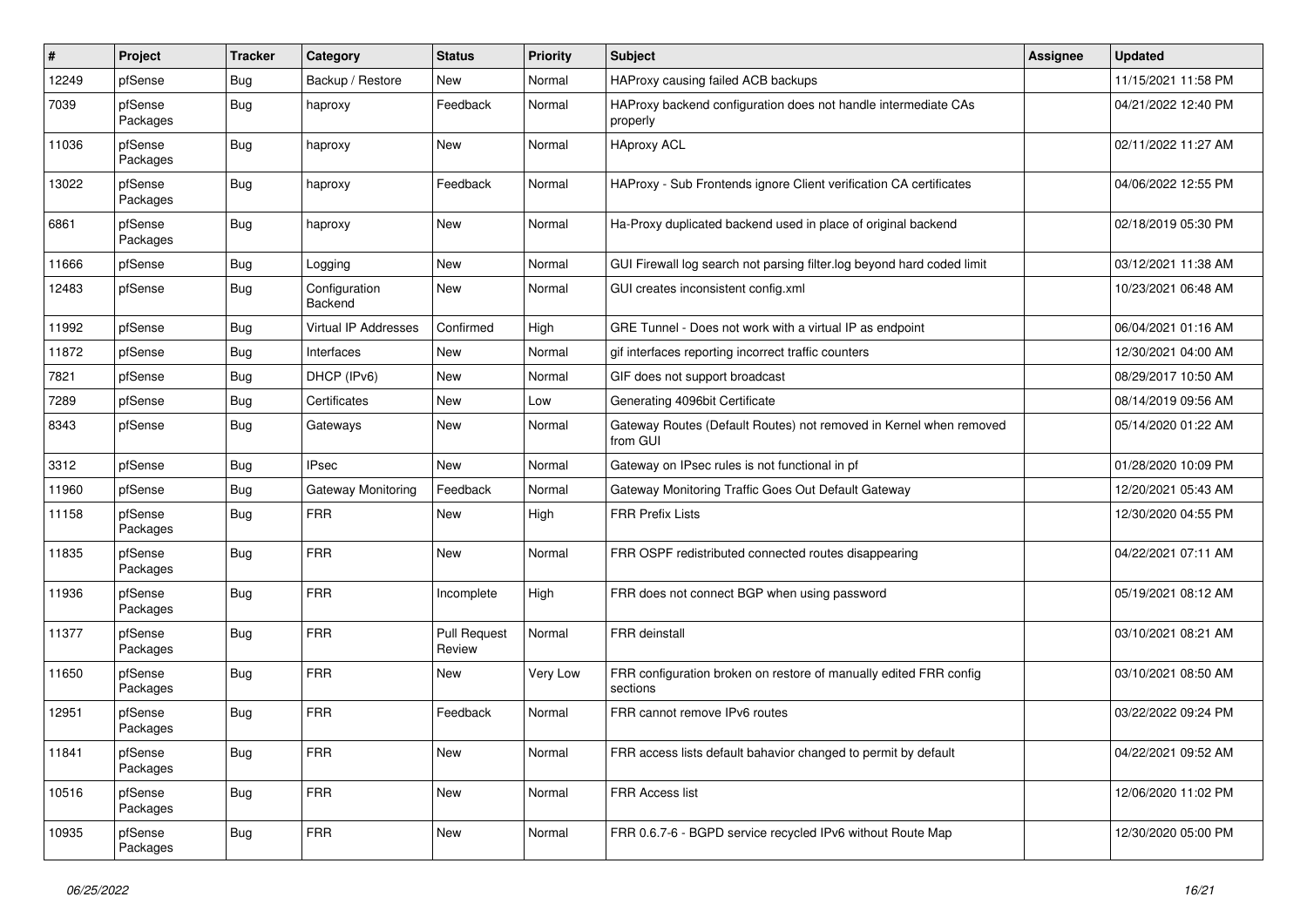| $\sharp$ | Project             | <b>Tracker</b>   | Category                        | <b>Status</b> | <b>Priority</b> | <b>Subject</b>                                                                                                                                                           | Assignee | <b>Updated</b>      |
|----------|---------------------|------------------|---------------------------------|---------------|-----------------|--------------------------------------------------------------------------------------------------------------------------------------------------------------------------|----------|---------------------|
| 12126    | pfSense<br>Packages | Bug              | FreeRADIUS                      | New           | Normal          | freeradius3 0.15.7 31                                                                                                                                                    |          | 10/11/2021 08:21 AM |
| 12742    | pfSense<br>Packages | <b>Bug</b>       | FreeRADIUS                      | Feedback      | Normal          | freeRADIUS virtual-server-default: modules dailycounter, monthlycounter,<br>noreset counter, expire on login in authorize section prevent virtual server<br>from loading |          | 03/01/2022 12:45 PM |
| 11802    | pfSense<br>Packages | <b>Bug</b>       | FreeRADIUS                      | New           | Normal          | FreeRADIUS sync                                                                                                                                                          |          | 05/10/2021 04:18 AM |
| 12982    | pfSense<br>Packages | <b>Bug</b>       | FreeRADIUS                      | <b>New</b>    | Normal          | FreeRadius RadReply table entries missing from pf                                                                                                                        |          | 06/19/2022 05:38 PM |
| 10695    | pfSense<br>Packages | <b>Bug</b>       | FreeRADIUS                      | New           | Normal          | FreeRadius Accounting skipping MBs after reboot due to power down                                                                                                        |          | 06/24/2020 04:49 AM |
| 8513     | pfSense<br>Packages | <b>Bug</b>       | FreeRADIUS                      | New           | High            | Freeradius 3.x Idap problem                                                                                                                                              |          | 02/18/2019 05:22 PM |
| 8589     | pfSense<br>Packages | <b>Bug</b>       | FreeRADIUS                      | <b>New</b>    | Normal          | FreeRadius 0.15.5 2 ignoring tunnelled-reply=no                                                                                                                          |          | 02/18/2019 03:40 PM |
| 11522    | pfSense<br>Packages | <b>Bug</b>       | Zabbix                          | New           | Normal          | fping6 error                                                                                                                                                             |          | 02/24/2021 07:13 AM |
| 8752     | pfSense<br>Packages | Bug              | squidguard                      | New           | Normal          | For SquidGuard in "Common ACL" menu "Target Rules List" "access"<br>option always stays with default value '---' for my Target category                                  |          | 08/06/2018 05:53 AM |
| 6627     | pfSense             | <b>Bug</b>       | Rules / NAT                     | New           | Normal          | floating tab match rules ignore quick action so should be removed                                                                                                        |          | 07/18/2016 02:15 PM |
| 13046    | pfSense             | Bug              | Rules / NAT                     | <b>New</b>    | Normal          | Floating rule applied to IPv6 interface with a SLAAC DHCPv6 gateway<br>reports error on boot                                                                             |          | 04/11/2022 09:50 AM |
| 10503    | pfSense<br>Packages | Bug              | <b>FRR</b>                      | New           | Normal          | Flapping any GW in multi-WAN influences restating all IPsec tunnels in<br>FRR which leads to dropping all IPsec VTI static routes and related BGP<br>issues              |          | 05/08/2020 07:51 PM |
| 11232    | pfSense             | <b>Bug</b>       | <b>Operating System</b>         | <b>New</b>    | Normal          | Fix pfSense_fsync                                                                                                                                                        |          | 01/08/2021 08:53 AM |
| 13051    | pfSense             | <b>Bug</b>       | <b>Traffic Shaper</b><br>(ALTQ) | New           | Normal          | Firewall traffic shaper by interface selection unknow                                                                                                                    |          | 04/12/2022 07:03 AM |
| 7373     | pfSense             | <b>Bug</b>       | Rules / NAT                     | <b>New</b>    | Normal          | Firewall schedules GUI needs to be redone from scratch                                                                                                                   |          | 08/21/2019 08:56 AM |
| 13144    | pfSense             | <b>Bug</b>       | Rules / NAT                     | <b>New</b>    | Very Low        | Firewall rule entries can get out of sync when entries are deleted while<br>other administrators are editing entries simultaneously                                      |          | 05/10/2022 07:26 AM |
| 11566    | pfSense             | Bug              | Web Interface                   | <b>New</b>    | Low             | Firewall Maximum Table Entries "default size" is whatever is entered                                                                                                     |          | 02/27/2021 10:01 AM |
| 10701    | pfSense             | Bug              | Web Interface                   | New           | Very Low        | Firewall Log too wide with Rule Description Column                                                                                                                       |          | 06/25/2020 07:36 AM |
| 12857    | pfSense             | <b>Bug</b>       | Gateways                        | New           | Normal          | Firewall gateway goes away when making changes to Bridge0 device                                                                                                         |          | 02/27/2022 11:20 AM |
| 13045    | pfSense<br>Packages | <b>Bug</b>       | WireGuard                       | New           | Normal          | Firewall floating rules ignore WireGuard traffic                                                                                                                         |          | 04/11/2022 09:40 AM |
| 12667    | pfSense<br>Packages | <b>Bug</b>       | WireGuard                       | New           | Normal          | Firewall Crashed After Upgrading Wireguard                                                                                                                               |          | 01/07/2022 09:18 AM |
| 10493    | pfSense             | <sub>I</sub> Bug | <b>IPsec</b>                    | New           | Normal          | filter_get_vpns_list() issues                                                                                                                                            |          | 05/06/2020 01:07 AM |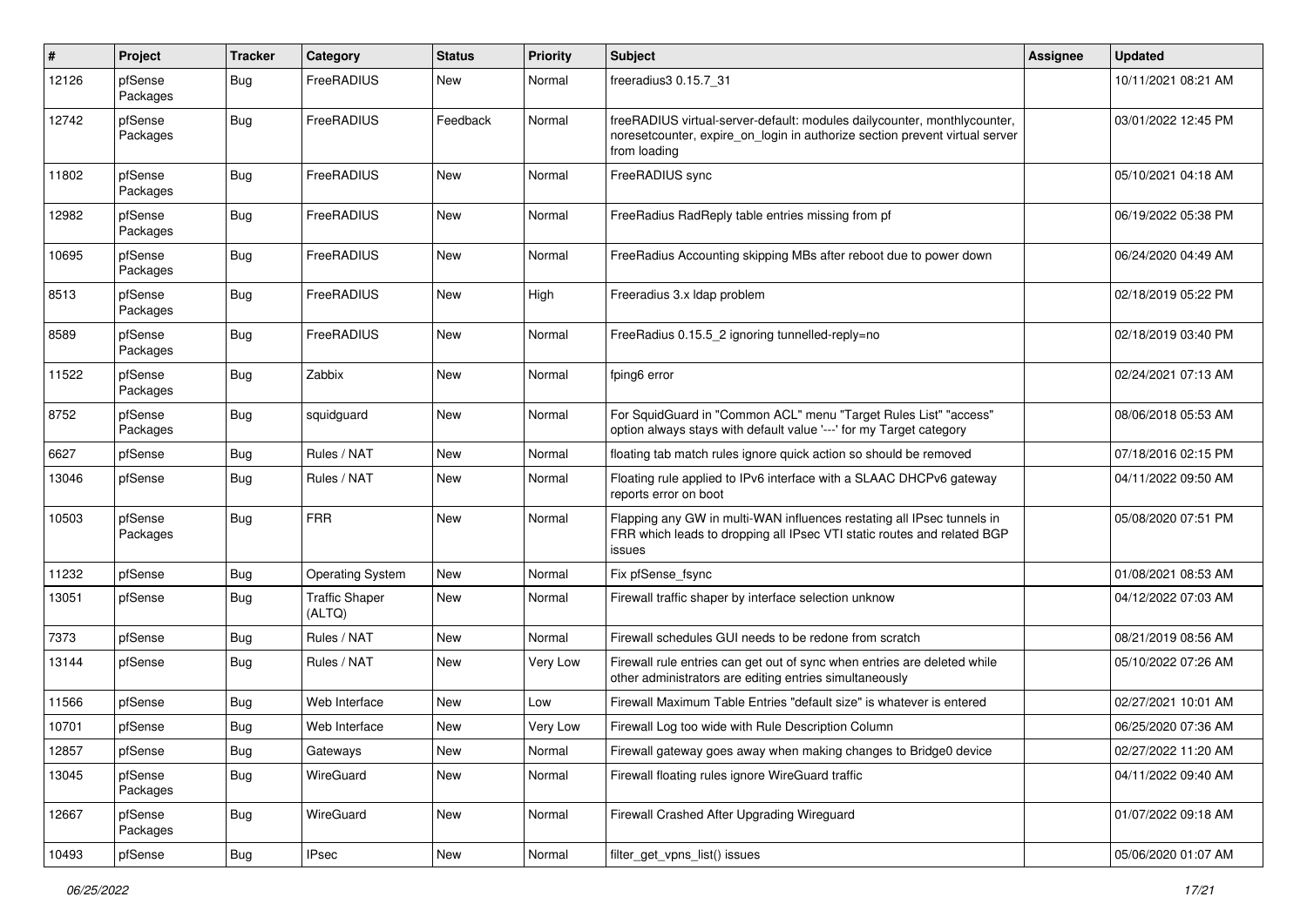| $\vert$ # | Project             | <b>Tracker</b> | Category                        | <b>Status</b> | <b>Priority</b> | <b>Subject</b>                                                                                            | <b>Assignee</b> | <b>Updated</b>      |
|-----------|---------------------|----------------|---------------------------------|---------------|-----------------|-----------------------------------------------------------------------------------------------------------|-----------------|---------------------|
| 12056     | pfSense             | <b>Bug</b>     | Logging                         | <b>New</b>    | Normal          | Filterlog says "Unknown Option %u"                                                                        |                 | 06/18/2021 05:51 AM |
| 13067     | pfSense             | <b>Bug</b>     | <b>FilterDNS</b>                | <b>New</b>    | Normal          | filterdns resolve interval is twice the intended value                                                    |                 | 04/17/2022 07:45 PM |
| 5658      | pfSense             | <b>Bug</b>     | <b>Captive Portal</b>           | Confirmed     | Low             | Files with the same name cannot be uploaded to multiple captive portal<br>zones                           |                 | 12/18/2015 07:19 PM |
| 11235     | pfSense<br>Packages | <b>Bug</b>     | Filer                           | New           | Normal          | Filer run script when "state" unchanged                                                                   |                 | 01/08/2021 07:24 AM |
| 10426     | pfSense<br>Packages | Bug            | Filer                           | Feedback      | Normal          | Filer must validate that File name is uniq                                                                |                 | 04/20/2022 11:02 AM |
| 12519     | pfSense             | Bug            | Authentication                  | New           | Normal          | Fail authentication using special character in password via the LDAP<br>connector                         |                 | 11/12/2021 07:39 AM |
| 9241      | pfSense             | Bug            | Interfaces                      | New           | Normal          | Ethernet link cycles up/down if "auto-negotiate" is explicitly selected in<br>interface configuration     |                 | 12/31/2018 08:36 PM |
| 9690      | pfSense             | <b>Bug</b>     | Interfaces                      | <b>New</b>    | Normal          | Ethernet flow control should be disabled by default                                                       |                 | 08/19/2019 06:45 PM |
| 8004      | pfSense             | <b>Bug</b>     | <b>NAT Reflection</b>           | New           | Normal          | Error notice for a deleted NAT that had a RULE or an existing NAT which<br>is claimed to have no NAT port |                 | 10/24/2017 06:39 PM |
| 13068     | pfSense             | Bug            | Aliases / Tables                | <b>New</b>    | Normal          | Error loading rules when URL Table IPs content is empty                                                   |                 | 04/17/2022 09:07 PM |
| 13280     | pfSense             | <b>Bug</b>     | Unknown                         | <b>New</b>    | Normal          | Entries duplicated in /boot/loader.conf                                                                   |                 | 06/19/2022 11:11 AM |
| 7977      | pfSense             | <b>Bug</b>     | Translations                    | New           | Normal          | English text shown in stead of translated text (Routing - Gateway groups -<br>edit)                       |                 | 08/21/2019 11:28 AM |
| 13288     | pfSense             | <b>Bug</b>     | Configuration<br>Backend        | <b>New</b>    | Normal          | Encode FreeRADIUS Custom Options                                                                          |                 | 06/20/2022 10:36 AM |
| 11414     | pfSense<br>Packages | <b>Bug</b>     | pfBlockerNG                     | <b>New</b>    | Normal          | Enabling feed "Public_DNS4_all" breaks some Google services                                               |                 | 02/13/2021 02:46 AM |
| 8050      | pfSense             | <b>Bug</b>     | Interfaces                      | New           | High            | Enabling bridge while interfaces have link freezes console                                                |                 | 11/03/2017 04:38 PM |
| 8570      | pfSense             | Bug            | <b>XML Parser</b>               | <b>New</b>    | Normal          | Empty (dn)shaper config gets populated with newline                                                       |                 | 08/20/2019 02:45 PM |
| 13224     | pfSense             | <b>Bug</b>     | <b>Notifications</b>            | <b>New</b>    | Normal          | Email notification flood when UPS (NUT) and WAN send notifications                                        |                 | 05/27/2022 01:58 AM |
| 3465      | pfSense             | Bug            | <b>Traffic Shaper</b><br>(ALTQ) | New           | Normal          | Editing Traffic Shaper queues causes status queues.php error                                              |                 | 02/19/2014 01:53 AM |
| 12705     | pfSense             | <b>Bug</b>     | <b>IPsec</b>                    | Incomplete    | Normal          | ECDSA certificate does not work for IPSec VPN phase 1                                                     |                 | 01/24/2022 03:22 PM |
| 11980     | pfSense<br>Packages | Bug            | FreeRADIUS                      | Feedback      | Normal          | EAP does not work with SQL backend                                                                        |                 | 07/21/2021 07:24 AM |
| 9805      | pfSense             | <b>Bug</b>     | <b>Dynamic DNS</b>              | New           | Normal          | dynDNS cloudflare multiple entries                                                                        |                 | 10/02/2019 04:51 PM |
| 9664      | pfSense             | <b>Bug</b>     | <b>Dynamic DNS</b>              | New           | Normal          | DynDNS and Dual-wan problem with CloudFlare (works with No-Ip)                                            |                 | 08/03/2019 10:00 AM |
| 13240     | pfSense             | Bug            | Rules / NAT                     | New           | Normal          | Dynamic NPt entry UI has a couple quirks                                                                  |                 | 06/02/2022 09:32 PM |
| 7551      | pfSense             | <b>Bug</b>     | Rules / NAT                     | <b>New</b>    | Normal          | Dynamic IPsec endpoints not added to rule set after WAN down/up                                           |                 | 05/16/2017 02:26 PM |
| 6493      | pfSense             | Bug            | Web Interface                   | Confirmed     | Normal          | Dynamic DNS clients slow page load                                                                        |                 | 06/17/2016 03:43 AM |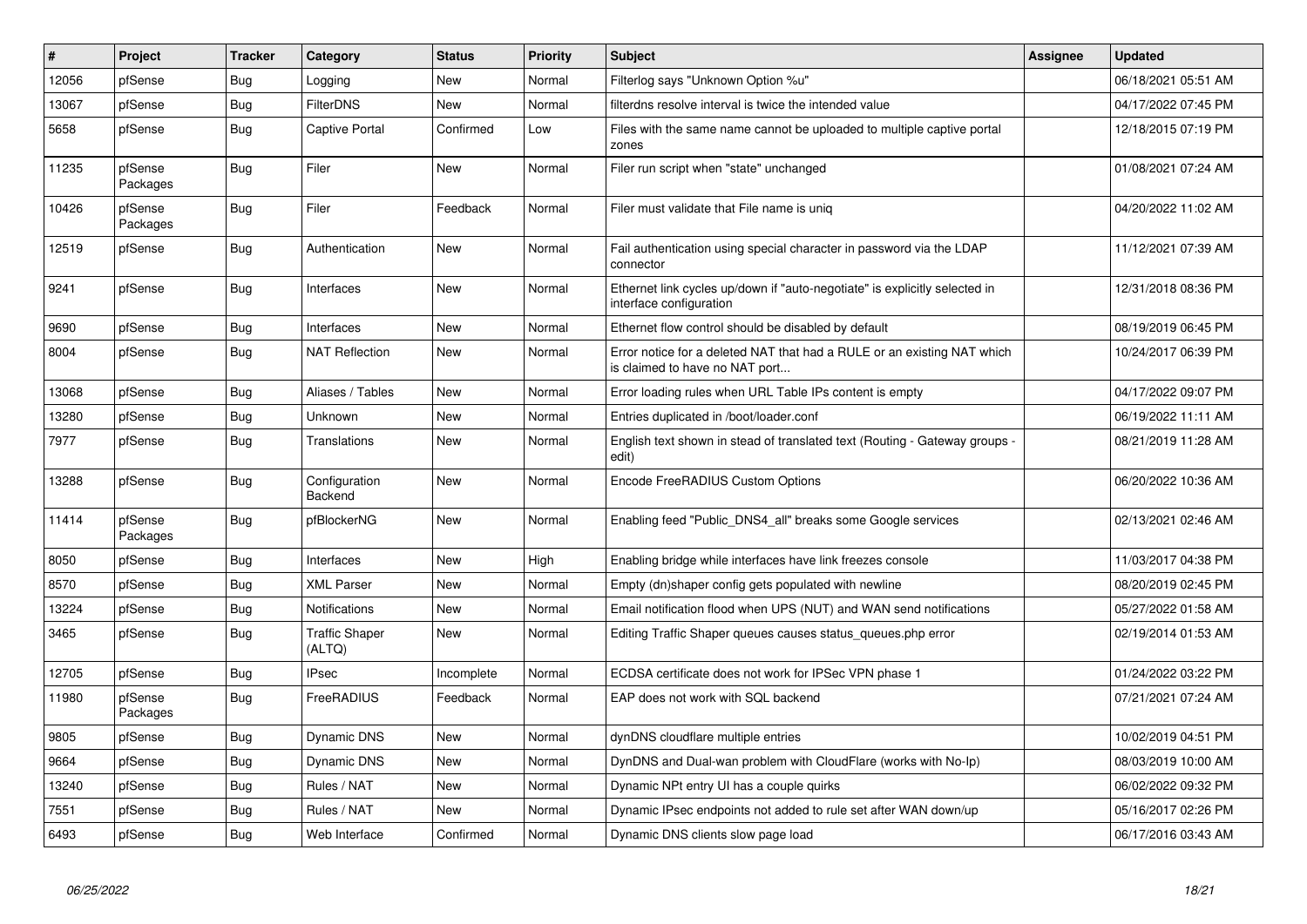| $\vert$ # | Project             | <b>Tracker</b> | Category                            | <b>Status</b> | Priority | <b>Subject</b>                                                                                    | Assignee | <b>Updated</b>      |
|-----------|---------------------|----------------|-------------------------------------|---------------|----------|---------------------------------------------------------------------------------------------------|----------|---------------------|
| 8432      | pfSense             | Bug            | <b>Dynamic DNS</b>                  | <b>New</b>    | Normal   | Dynamic DNS Client gives an error that it can't find IPv6 address when<br>WAN interface is a LAGG |          | 09/17/2020 05:23 AM |
| 12894     | pfSense Plus        | Bug            | Certificates                        | <b>New</b>    | Low      | duplicating freshly created certificates through refreshing                                       |          | 03/03/2022 02:35 PM |
| 12829     | pfSense             | Bug            | <b>Traffic Shaper</b><br>(Limiters) | Feedback      | Normal   | Dummynet kernel module fails to load after upgrade.                                               |          | 03/17/2022 09:26 AM |
| 13267     | pfSense             | <b>Bug</b>     | OpenVPN                             | New           | Normal   | dpinger continues to run on OpenVPN gateway after OpenVPN service is<br>stopped.                  |          | 06/12/2022 02:49 PM |
| 11147     | pfSense             | Bug            | <b>Dynamic DNS</b>                  | <b>New</b>    | Normal   | Domeneshop DynDNS IPv4 and IPv6                                                                   |          | 12/09/2020 11:47 PM |
| 12414     | pfSense<br>Packages | <b>Bug</b>     | pfBlockerNG                         | Feedback      | Normal   | DNSBL SafeSearch page displays input validation error if DoH / DoT<br>blocking is not enabled     |          | 12/30/2021 02:49 PM |
| 7453      | pfSense<br>Packages | <b>Bug</b>     | <b>ACME</b>                         | New           | Normal   | DNS-ovh need to save or display consumer key                                                      |          | 04/06/2017 10:54 AM |
| 13254     | pfSense             | Bug            | <b>DNS Resolver</b>                 | New           | Normal   | DNS resolver does not update "unbound.conf" file during link down<br>events                       |          | 06/08/2022 07:55 AM |
| 2367      | pfSense             | <b>Bug</b>     | Rules / NAT                         | <b>New</b>    | Normal   | display negate rules in firewall rules php and evaluate when added                                |          | 05/07/2012 06:11 PM |
| 7314      | pfSense             | Bug            | <b>RRD Graphs</b>                   | <b>New</b>    | Low      | Discrepancy in ntp monitoring view                                                                |          | 02/24/2017 08:37 PM |
| 7476      | pfSense             | <b>Bug</b>     | Logging                             | New           | Normal   | Dirty buffer used to build log messages?                                                          |          | 04/17/2017 09:51 PM |
| 7589      | pfSense             | <b>Bug</b>     | Diagnostics                         | <b>New</b>    | Normal   | diag edit.php old print info box                                                                  |          | 05/20/2017 05:02 PM |
| 7590      | pfSense             | <b>Bug</b>     | <b>Diagnostics</b>                  | <b>New</b>    | Normal   | diag edit do not save when nothing to sae (in directory browse view)                              |          | 05/20/2017 05:04 PM |
| 9343      | pfSense             | <b>Bug</b>     | DHCP (IPv4)                         | <b>New</b>    | Normal   | diag_arp.php times out with large DHCPD leases table                                              |          | 08/14/2019 01:19 PM |
| 8435      | pfSense             | Bug            | Interfaces                          | <b>New</b>    | Normal   | DHCPv6 unusable in certain circumstances (US AT&T Fiber, etc.)                                    |          | 08/14/2019 10:52 AM |
| 10715     | pfSense             | <b>Bug</b>     | <b>DHCP Relay</b>                   | <b>New</b>    | Normal   | DHCPv6 relay always uses the "first" IPv6 address of an interface                                 |          | 06/29/2020 05:01 AM |
| 6051      | pfSense             | Bug            | DHCP (IPv6)                         | New           | Normal   | DHCPv6 Client Failure for additional WAN Address causes<br>2-seconds-service-restart-loop         |          | 12/03/2020 01:08 AM |
| 12959     | pfSense             | Bug            | DHCP (IPv4)                         | Feedback      | Normal   | dhcplease process wrongly update host file if client-hostname is empty                            |          | 03/28/2022 10:26 AM |
| 4061      | pfSense             | Bug            | DHCP (IPv4)                         | Confirmed     | Normal   | dhcpd doesn't send client-hostname to peer, breaking DHCP lease<br>registrations w/HA             |          | 02/24/2017 08:58 PM |
| 13237     | pfSense             | Bug            | DHCP (IPv6)                         | <b>New</b>    | Normal   | dhcp6c script cannot be executed safely                                                           |          | 06/01/2022 11:20 AM |
| 6691      | pfSense             | Bug            | DHCP (IPv6)                         | <b>New</b>    | Normal   | dhcp6c quits after only two tries if no response was received                                     |          | 12/07/2020 04:25 PM |
| 12947     | pfSense             | Bug            | DHCP (IPv6)                         | <b>New</b>    | Normal   | DHCP6 client does not take any action if the interface IPv6 address<br>changes during renewal     |          | 06/19/2022 09:34 PM |
| 3404      | pfSense             | <b>Bug</b>     | DHCP (IPv4)                         | New           | Normal   | DHCP Server Fails to Start on Interfaces that are Slow to Come Online<br>During Boot              |          | 02/11/2014 05:09 PM |
| 11149     | pfSense             | <b>Bug</b>     | <b>DHCP Relay</b>                   | New           | Normal   | DHCP relay won't start with DHCP server behind gateway                                            |          | 03/22/2021 05:13 AM |
| 12508     | pfSense             | <b>Bug</b>     | <b>DHCP Relay</b>                   | New           | Normal   | DHCP Relay over VPN                                                                               |          | 11/06/2021 11:25 AM |
| 4680      | pfSense             | <b>Bug</b>     | <b>DHCP Relay</b>                   | New           | Normal   | DHCP relay does not work with DHCP server on other end of OpenVPN<br>tunnel                       |          | 05/05/2015 06:55 PM |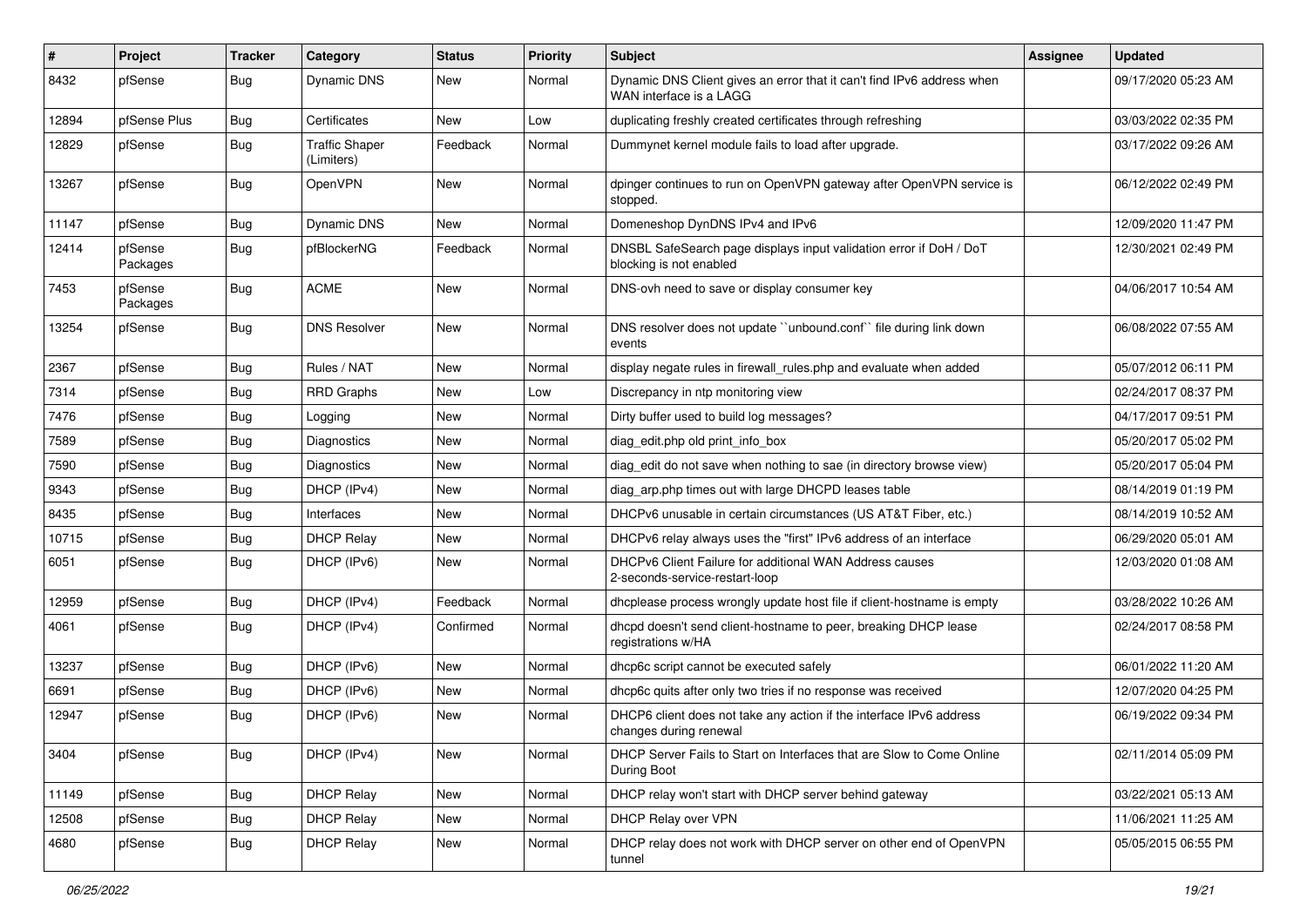| #     | Project             | <b>Tracker</b> | Category              | <b>Status</b> | <b>Priority</b> | Subject                                                                                         | <b>Assignee</b> | <b>Updated</b>      |
|-------|---------------------|----------------|-----------------------|---------------|-----------------|-------------------------------------------------------------------------------------------------|-----------------|---------------------|
| 7329  | pfSense             | <b>Bug</b>     | <b>DNS Forwarder</b>  | New           | Low             | <b>DHCP Not Updating DNS</b>                                                                    |                 | 01/21/2022 09:16 PM |
| 12067 | pfSense             | <b>Bug</b>     | DHCP (IPv4)           | New           | Very Low        | <b>DHCP Monitoring Statistics Error</b>                                                         |                 | 06/21/2021 08:39 AM |
| 13279 | pfSense             | <b>Bug</b>     | Interfaces            | New           | Normal          | DHCP config override affects Gateway installation.                                              |                 | 06/17/2022 07:25 AM |
| 8526  | pfSense             | <b>Bug</b>     | Interfaces            | New           | Normal          | DHCP client ignores server replies when 802.1g tagging is used                                  |                 | 08/14/2019 10:52 AM |
| 6362  | pfSense             | <b>Bug</b>     | DHCP (IPv4)           | Confirmed     | Normal          | DHCP Client ID not used                                                                         |                 | 07/09/2021 06:30 AM |
| 13273 | pfSense             | <b>Bug</b>     | DHCP (IPv4)           | New           | Normal          | dhclient can use conflicting recorded leases                                                    |                 | 06/14/2022 11:07 AM |
| 9384  | pfSense             | <b>Bug</b>     | Interfaces            | Confirmed     | Normal          | devd putting "\$" before variable contents when using single quotes                             |                 | 04/21/2022 12:39 PM |
| 10822 | pfSense             | <b>Bug</b>     | DHCP (IPv6)           | New           | Normal          | Deprecated IPv6 prefix won't be announced as deprecated to clients                              |                 | 08/10/2020 09:23 AM |
| 13263 | pfSense             | <b>Bug</b>     | DHCP (IPv4)           | New           | Low             | Deleting a static DHCP entry when the related IP is not in the arp table<br>spams the log       |                 | 06/10/2022 11:18 AM |
| 12451 | pfSense             | <b>Bug</b>     | Virtual IP Addresses  | New           | Normal          | deleteVIP() does not check RFC2136 Update Source                                                |                 | 10/13/2021 10:06 AM |
| 12543 | pfSense             | Bug            | Web Interface         | Feedback      | Normal          | Deleteing a Outbound NAT rule gave me an empty rule and displayed php<br>error in UI.           |                 | 02/14/2022 04:36 AM |
| 12509 | pfSense             | Bug            | OpenVPN               | New           | Normal          | Deffered authentication does not work with auth-gen-token external-auth<br>or pusk "auth-token" |                 | 11/08/2021 04:01 AM |
| 11177 | pfSense             | <b>Bug</b>     | <b>Dynamic DNS</b>    | New           | Normal          | DDNSv6 not using Check IP Services                                                              |                 | 12/21/2020 05:02 AM |
| 8406  | pfSense             | <b>Bug</b>     | <b>Dynamic DNS</b>    | New           | Normal          | DDNS IPV6 Cloudflare Client does not detect PPOE address                                        |                 | 03/31/2018 11:56 AM |
| 10601 | pfSense<br>Packages | Bug            | Status Monitoring     | New           | Normal          | Dashboard->Traffic Graphs Scale is capped for outbound                                          |                 | 05/29/2020 10:13 AM |
| 10602 | pfSense<br>Packages | Bug            | Status Monitoring     | Confirmed     | Normal          | Dashboard->Traffic Graphs bandwidth designations on hover pop-ups                               |                 | 10/10/2020 11:59 AM |
| 12423 | pfSense<br>Packages | <b>Bug</b>     | pfBlockerNG           | Feedback      | Normal          | Dashboard shows "SQLite database missing, Force Reload DNSBL to<br>recover!"                    |                 | 12/31/2021 01:06 PM |
| 6614  | pfSense             | <b>Bug</b>     | Web Interface         | Confirmed     | Normal          | Dashboard high CPU usage                                                                        |                 | 07/14/2016 03:04 PM |
| 9677  | pfSense             | <b>Bug</b>     | Dashboard             | New           | Normal          | Dashboard hangs when widget needs data from a remote host which is<br>down                      |                 | 08/13/2019 09:15 AM |
| 7943  | pfSense             | <b>Bug</b>     | Web Interface         | New           | Normal          | CSS Overflow Fix for Drop Down Menus in webConfigurator                                         |                 | 11/21/2020 02:54 PM |
| 6803  | pfSense             | <b>Bug</b>     | Web Interface         | New           | Normal          | CSRF timeout occurs when it (probably) shouldn't                                                |                 | 11/03/2016 09:43 PM |
| 12467 | pfSense             | <b>Bug</b>     | <b>Captive Portal</b> | New           | Normal          | CP error on client disconnect after reboot                                                      |                 | 10/17/2021 05:35 AM |
| 12258 | pfSense<br>Packages | <b>Bug</b>     | WireGuard             | Feedback      | Normal          | Copy key buttons only work in HTTPS mode                                                        |                 | 02/03/2022 04:57 AM |
| 11268 | pfSense             | <b>Bug</b>     | Web Interface         | New           | Normal          | Cookie named 'id' prevents Edit form fields being set properly                                  |                 | 09/03/2021 06:16 AM |
| 10530 | pfSense             | <b>Bug</b>     | Upgrade               | New           | Normal          | Convert config version to be based on product version                                           |                 | 04/21/2022 12:39 PM |
| 9149  | pfSense             | <b>Bug</b>     | Package System        | New           | Low             | Continued issues with /tmp and /var in RAM on 2.4                                               |                 | 11/24/2018 11:56 AM |
| 12850 | pfSense             | <b>Bug</b>     | Routing               | New           | Low             | Console error during boot: "route: route has not been found"                                    |                 | 02/22/2022 08:27 AM |
| 12877 | pfSense             | Bug            | Dynamic DNS           | Feedback      | Normal          | Cloudflare DynDNS fails to update more than two addresses                                       |                 | 05/29/2022 06:56 PM |